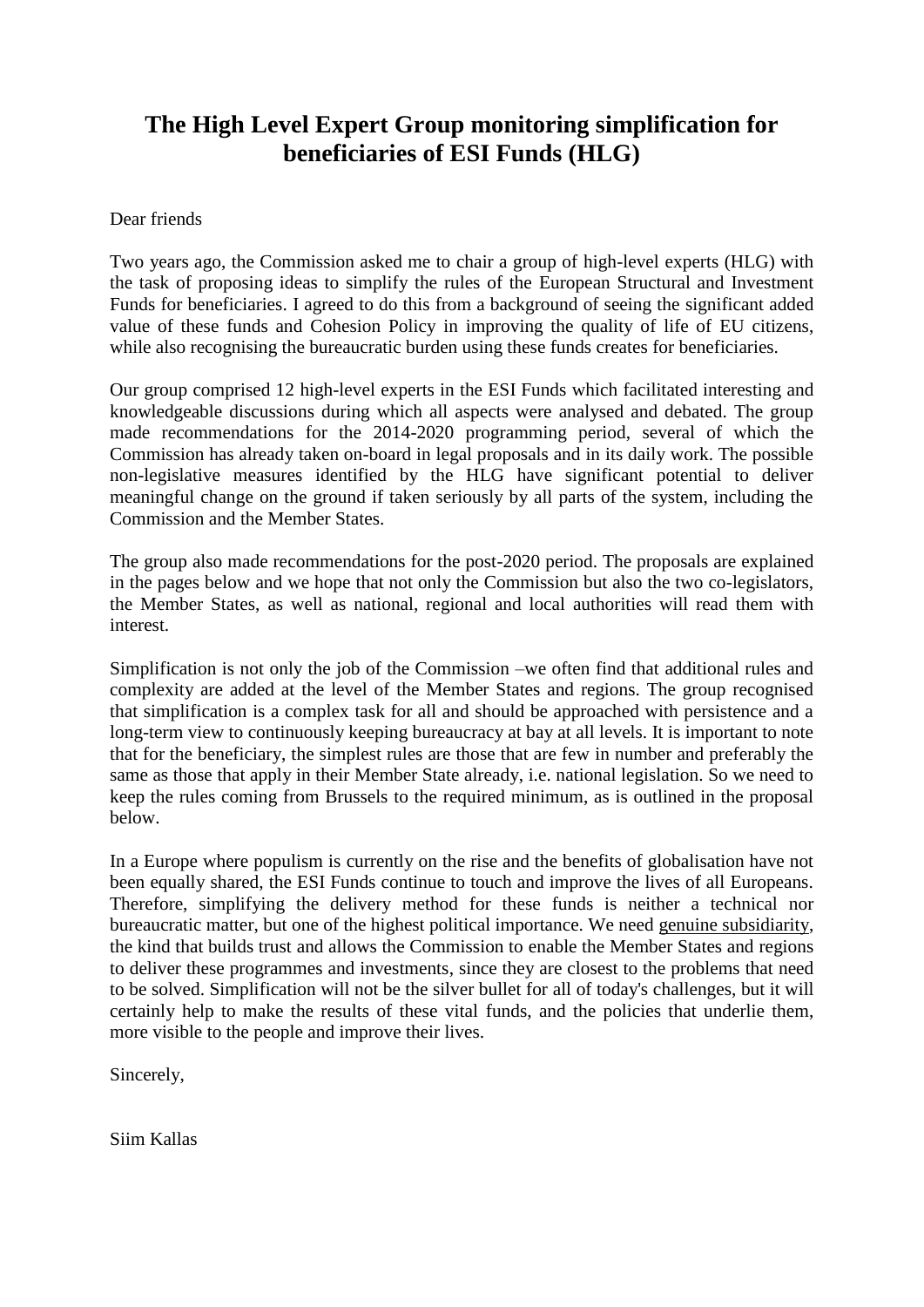### **Simplification: HLG proposal for policymakers for post-2020**

EU Cohesion Policy, the rural development and maritime and fisheries funds (ESI Funds) constitute the most spectacular investment strategy for a more competitive and social European Union. To advance **prosperity cohesion,** through these funds the EU is spending more than EUR 450 billion during 2014-2020 on investments in infrastructure, skills, competitiveness of enterprises, and services to people.

In recent decades, these funds have had a major positive effect on development and catching up in the less-developed regions. This has been achieved in large part as the result of linking EU budget investments to a better application of public procurement rules, structural reforms, environmental *acquis* and greater transparency. More and more effective and professional controls and audits have been added. Quite often, we face a situation in which the positive effects are overshadowed and the funds receive disproportionate criticism for mistakes in spending and a few examples of fraud.

Over the years, to counter the criticism and eliminate mistakes, more rules have been added at European and national levels which, rather than helping, are now undermining the trust in the ability of beneficiaries, regional and national administrations to manage and use the funds in a sound and efficient manner. The volume of rules for Cohesion Policy alone, including more than 600 pages of legislation published in the Official Journal (more than double that in the period 2007-2013) and over 5000 pages of guidance, has long passed the point of being able to be grasped either by beneficiaries or by the authorities involved.

The complexity of rules does not stop at the EU level. The objectives of the ESI Funds are defined in 532 regional, national and Interreg programmes. Some Member States have set up more than 50 programmes, while others manage with less than 10. With each additional programme, new institutional structures are created which must be accredited, increasing the risk of divergence in the requirements for beneficiaries.

This complexity is not an inevitable feature of shared management. A much simpler and more focused delivery system, with less legislation and guidance on ESI Funds, is possible, mainly if the beneficiaries' point of view is fully and coherently adopted. It needs to be accompanied by a full alignment of horizontal rules with other EU instruments, such as state aid, and simplified cost options, which should treat similar projects in the same way, irrespective of the mode of management. Such simplification will not adversely impact the effectiveness and accountability of public funds, but given the proven capacity of effective controls in more and more Member States and regions, it would rebuild trust and allow the Commission and the Member States to focus on key issues, freeing up the resources currently spent on lengthy and detailed controls or unnecessary tasks.

This simpler system should be open to every Member State/programme: those that already have the capacity to ensure reliable spending would benefit immediately, while a significant cleaning of unnecessary complexity  $1$  from the current legislation (via deletions and

 $\overline{a}$ 

<sup>&</sup>lt;sup>1</sup>The Group proposes the deletion or radical reduction of content for the following parts of the ESIF regulations: redundant "whereas", articles on EU cross priorities, CPR when repeating concepts already considered in the regulation: cross-financing, financial instruments, revenue generation, certifying authority, geographical eligibility (Article 70 CPR), major projects; ERDF (scope); the Group also proposes to review unnecessary guidelines.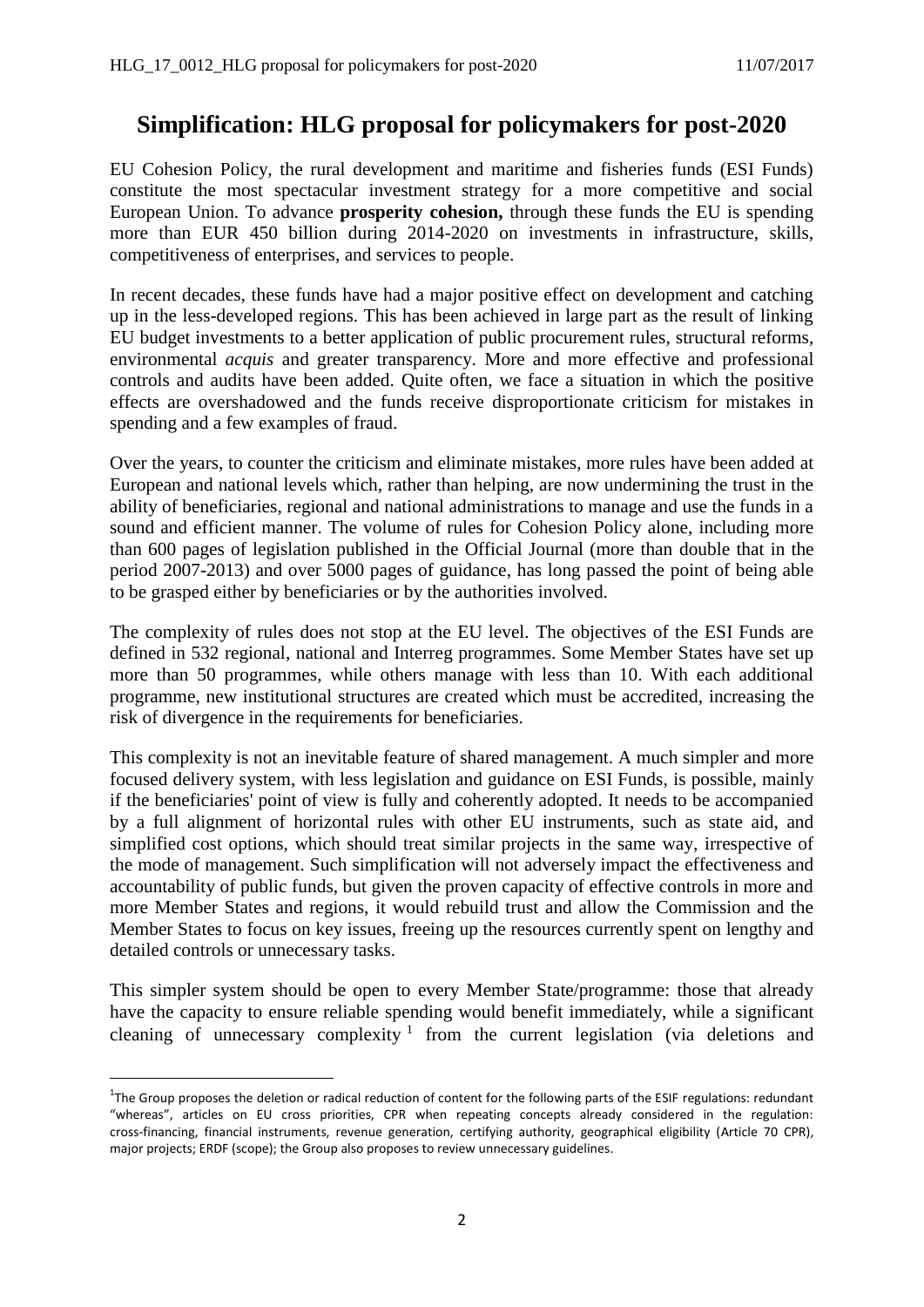reformulations) would allow a stable delivery framework to be kept while enabling others to push forward with the catching up required to fulfil the necessary conditions. The new system should be established not only for one programming period, as much simplification stems from operating under stable rules that do not need to be relearned every seven years. It must take advantage of best practices from other EU policies and instruments, improving synergies and complementarities between them, and move towards an aligned, coordinated and non-redundant set of rules within the ESI Fund family.

A differentiated approach, based on the subsidiarity principle, does not have to mean trying to define every detail of the regulation's delivery system at the EU level, but must be based on trust among all the actors involved, concretely applying the partnership principle. The HLG proposes to consider the following results-oriented delivery mechanism for ESI Funds in the post-2020 period:

### **Principles**

- EU funds should be delivered via existing **national administrative mechanisms** by continuing with the current systems where they are required and are functioning well;
- A streamlined and more effective common European set of rules should be provided to enhance the meaning of a common policy and to ensure a level playing field for Member States:
- Much **shorter legislation**, kept at the level of strategic policymaking and principles to be followed when spending. Fewer rules will mean fewer errors.

### **Criteria to be fulfilled by a Member State/region to be able to use this option**

- A reliable management and control system;
- Significant (for example, 50 %) Member State/regional public co-financing rate for the programmes, to incentivise effective spending;
- A solid strategy that outlines objectives and key structural reforms in the supported policy area in the Member State/region. The strategy is agreed with the Commission and its milestones form the basis for funding;
- Funding allocated to a limited list of policy areas, to be chosen within a common European menu, which may vary by region according to the development needs of the region and EU objectives.

### **Practical set-up**

The Member State and Commission discuss and agree strategies in each of the policy areas to be supported, agree on mid- and long-term objectives and time-bound relevant and achievable deliverables, the structural reforms to be achieved, and key implementation steps which would trigger payments. There is a regular review of progress between the Commission and the Member State. Where there are multiple programmes, an overall strategic national-level document reflecting key elements of the agreed strategies is also agreed in parallel with the strategies. This will give an overview by Member State.

### **Controls based on Member State responsibility**

Commission audit work would be of limited scope, focusing on verifying whether or not the Member State system for reporting on milestones and achievements from a given Member State as the basis for EU reimbursements is reliable.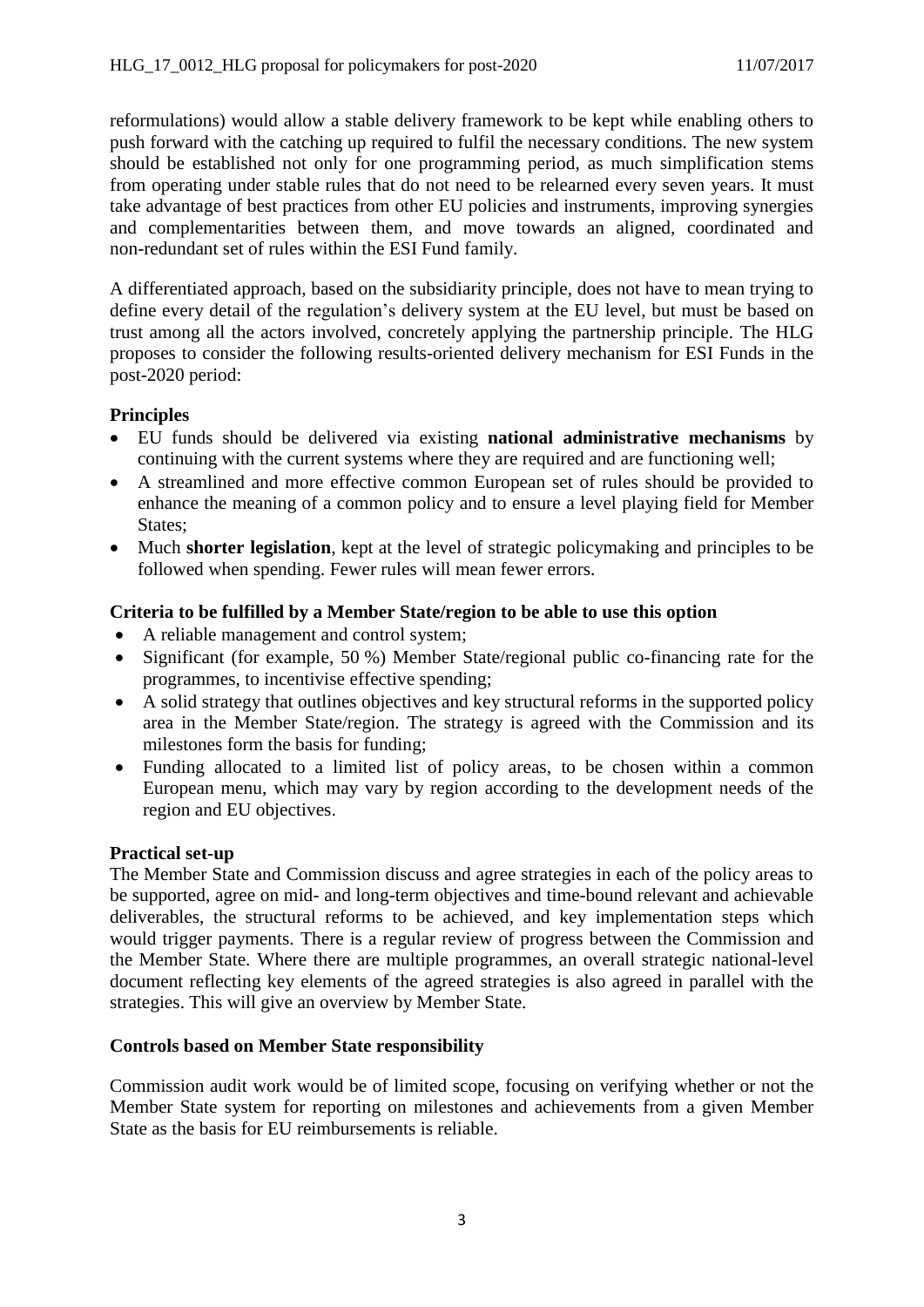To provide assurance, Member State audit work would be carried out in line with international standards for public-sector auditing, distinguishing well between fraud and errors without further need for the Commission to micromanage the process.

The proper functioning of the national system implementing EU rules related to public procurement, state aid and the environmental *acquis* would be a precondition for the delivery mechanism to be approved. The enforcement of possible infringements would be done under standard rules for the respective frameworks, without directly affecting the agreed EU payments under the strategy.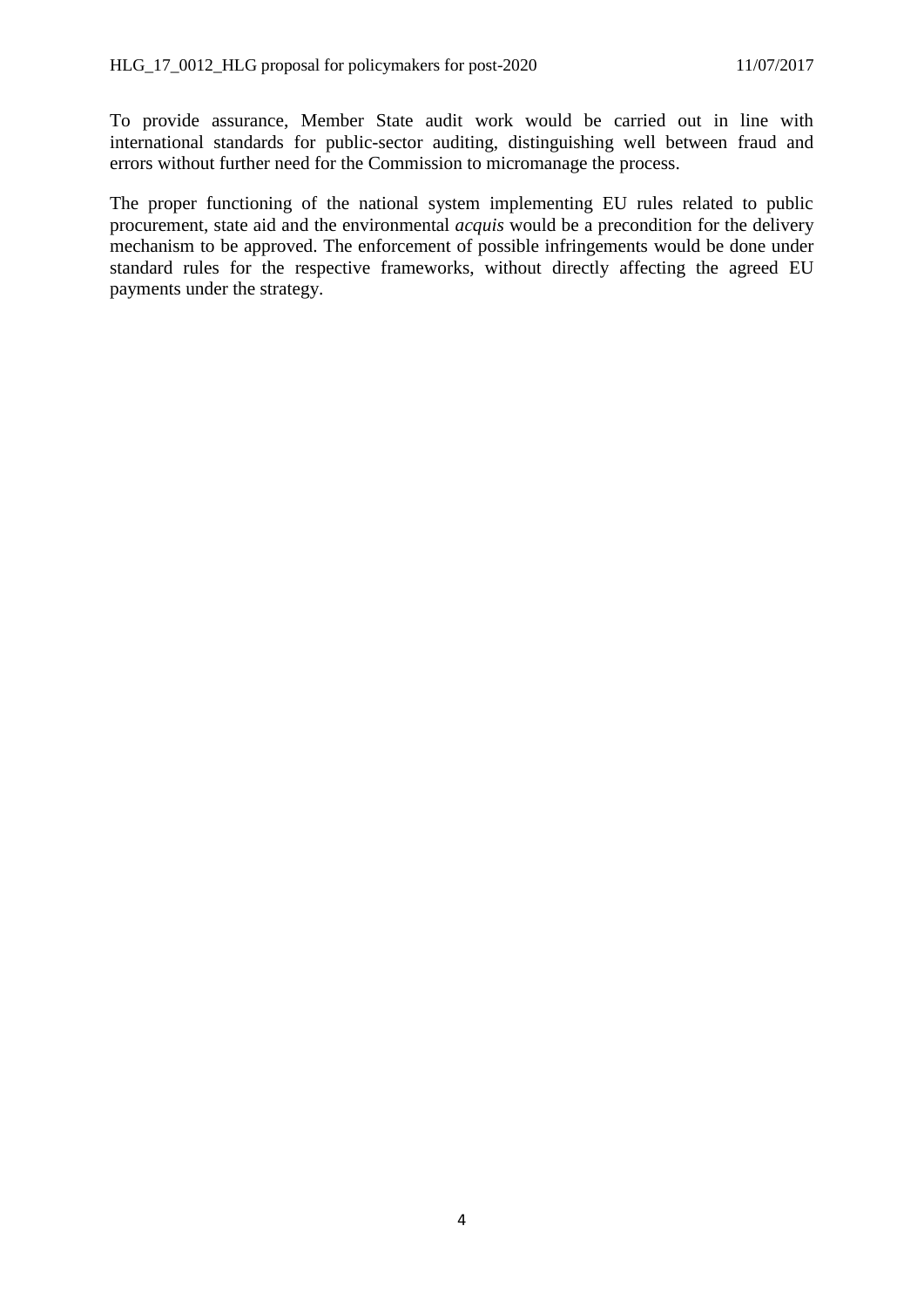# **All HLG proposals for post-2020:**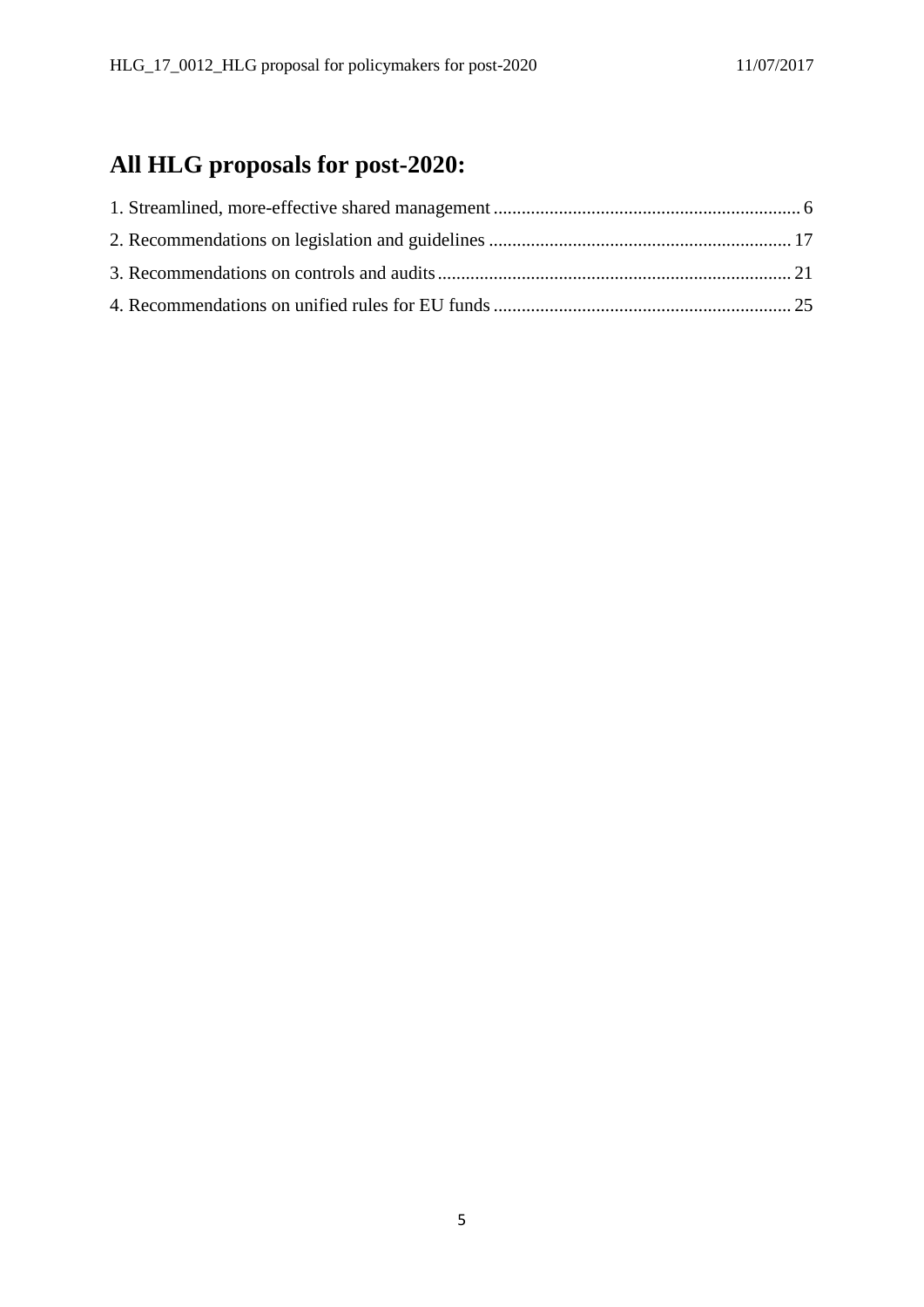# <span id="page-5-0"></span>**1. Streamlined, more-effective shared management**

- 1. Members of the High Level Group (HLG) consider that the current system's weaknesses are not an intrinsic element of shared management. The complexity stems from unequal and disproportionate EU requirements outside Cohesion Policy. To simplify the current system, the Commission should put forward a proposal which avoids overlapping responsibilities and trying to regulate and control almost every aspect of implementation, and is based on the effective application of the subsidiarity, proportionality and partnership principles.
- 2. The architecture of the ESI Funds post-2020 needs to reflect Cohesion Policy objectives to achieve the balanced territorial development of the EU and to be based on strengthened and more effective shared management which respects national rules and systems, ensuring better control that examines compliance of the overall systems rather than the performance of national bodies' work. The fulfilment of an *ex-ante* conditionality should be much more clearly recognised as proof that the national system is functioning properly and should result in a smaller control burden.
- 3. To ensure result orientation, a coherent system of indicators with harmonised terminology and definitions must be used to assess the performance of the different funds and the success of the policy.
- 4. It is necessary to strengthen the link between different levels of regional or sector planning and the ESIF programming and implementation. This could include a broader use of integrated approaches, taking into account the regional and national context. For a more complete view, other EU instruments not implemented in the shared management mode (such as EFSI or the centrally managed programmes, especially those contributing to territorial cohesion) may also be considered in order to accommodate the different development needs of diverse territories within regions, thereby achieving the Cohesion Policy objectives.
- 5. Programmes should be strategic documents and thus much more concise. They should focus on intervention logic, indicators and elements which require agreement with the Commission. Operational issues should be left to the responsibility of the managing authorities – with monitoring committees playing their role according to the institutional set-up – to allow for procedural and operational flexibility and efficiency.

By delivering investments where they are most needed – at the local and regional level – ESI Funds improve the daily lives of citizens and bring Europe closer to them. They deliver tangible results that citizens can see with their own eyes: better public transport, better access to faster internet, a better environment, improved skills and access to work, and better schools and hospitals. By working jointly with national, regional, urban and other local partners in a longer-term development perspective, ESIF also enhance strategic investments which are the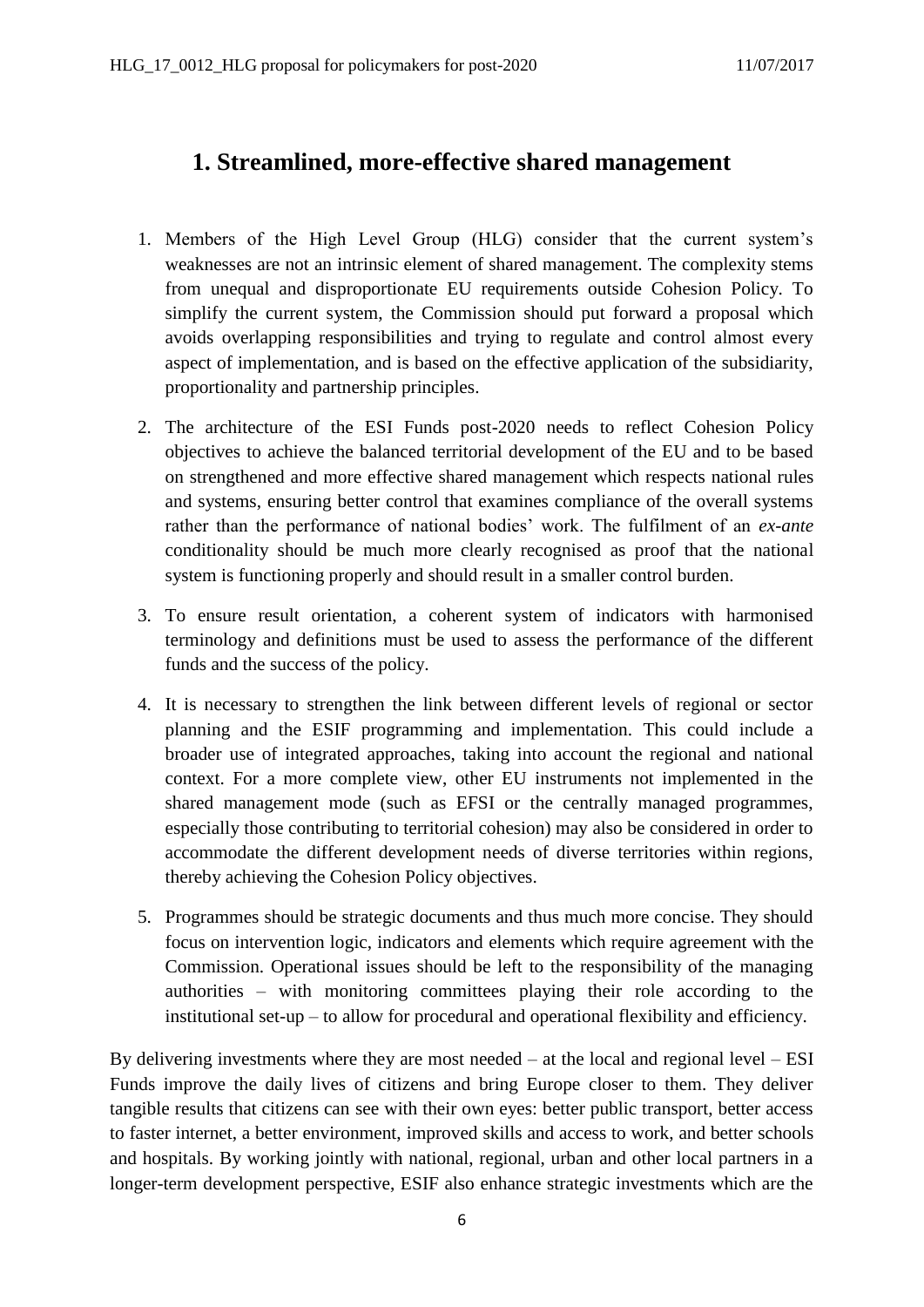basis for long-term sustainable growth and employment, in line with EU objectives. Promoting innovation and skills, tackling poverty and social exclusion are challenges which concern all regions irrespective of their level of economic development. In so doing, the ESI Funds are much more than just funding instruments – they are an expression of Cohesion Policy and its objective to achieve a balanced territorial development of the Union, which is both necessary for the proper functioning of the Single Market and to ensure the EU's competitive position on the global scene.

At the same time, the six sets of conclusions and recommendations already adopted by the High Level Group (HLG) highlight the need to reduce the number and complexity of rules governing ESI Funds. Beneficiaries often do not understand the rationale for many of the requirements which have accumulated over time since the specific funds were created, and while implementation of the HLG recommendations for 2014-2020 would ease the burden and shift the focus from compliance to results and effectiveness, it is clear that much more needs to be done to make the policies behind the ESIF more effective beyond 2020. Effective simplification would improve communication and focus visibility on results rather than risks, thereby improving the reputation of both the policy and the EU.

The HLG's objective is to identify the key elements the Commission should take into account when preparing the framework for the post-2020 period. In line with the key principles of subsidiarity, proportionality and sound financial management, we should clearly define the roles of the Commission and Member States, including at the appropriate sectoral and territorial level, and of the social and economic partners, including civil society. The discussion on simplification is taking place at a time when other fundamental issues would have to be addressed, including the fundamental decision on the future of Europe, the need for and contents of the EU's post-2020 strategy, and uncertainties such as Brexit, which will affect the Commission's proposal on the multiannual financial framework (MFF) and ESIF. However, we do believe that the discussion on simplification should not be put on hold. Presenting a realistic proposal for the post-2020 Cohesion Policy and ESI Funds management system, which is much simpler and maintains what is already effective, can help restore trust and become an important argument against Euroscepticism and 'cohesion-scepticism' which is often used in the national and European political debate.

### *Conclusions on the implementation mode*

HLG members have reflected openly on the possible benefits of implementation modes other than shared management, and whether and how these could be included within the European Structural and Investment Funds (ESIF) framework.

While in some limited thematic areas or cases a more centralised management mode may have additional benefits, the HLG members are convinced that overall such a change is neither feasible nor justified, especially in line with the subsidiarity principle and proportionality, and would be detrimental to the efficiency and effectiveness of investments. The main reasons are: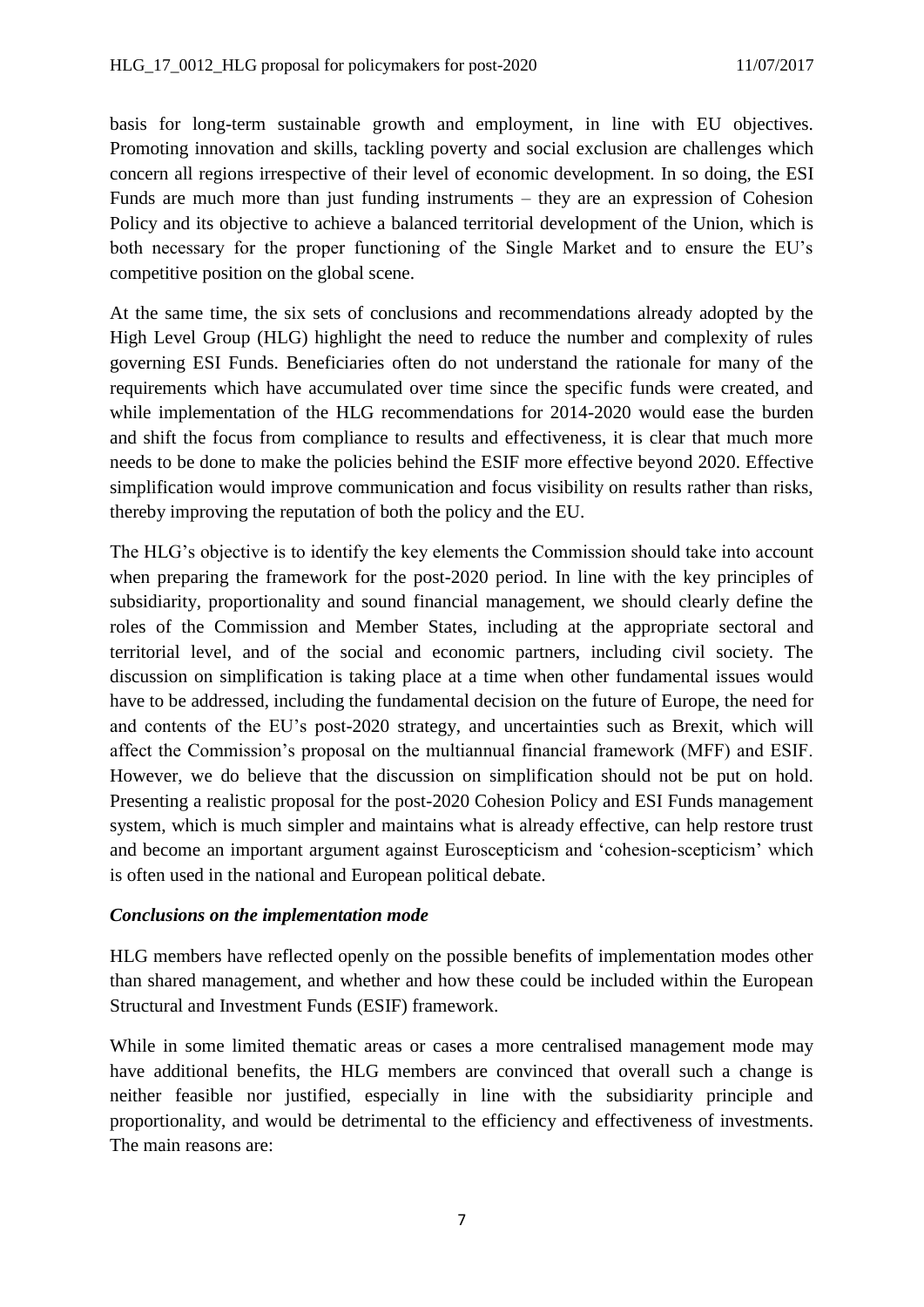- $\bullet$  In the current general political context shared management even if, in its present form, it is more complex than other management modes – may be more beneficial as it brings Europe closer to its citizens and connects local needs and European objectives;
- The objective of reducing disparities among the various regions' levels of development could not be effectively accommodated under more centralised management, as different regional situations and needs require recognition of regional specificities. It would be particularly difficult to effectively use national, regional and local partners to identify actual investment needs, which differ significantly between different territories;
- It will be difficult for the Commission and its potential partners other than Member States to handle effectively such a number of applications and projects (while such an approach would also imply a significant increase in staff/management costs at the Commission level). Capacity constraints in any more centralised systems would inevitably lead to limitations in use or the availability/quality of information in national languages, advice in more remote areas being less accessible, etc.;
- Co-financing will no longer be provided by national and regional budgets if they no longer have a management role, resulting in a lower leverage; this reduced role also means less ownership of the EU objectives the programmes promote as well as losing the effective mechanisms to stimulate structural reforms which are the responsibility of the national and regional levels.

The main elements that have been identified as apparent advantages of the more centralised management modes compared to shared management relate to state aid and public procurement. However, HLG members are very convinced that this differentiation in treatment is not an intrinsic part of the shared management mode. As was underlined in the reports already adopted, the competition rules necessary for the internal market functioning, which underpin state aid and public procurement rules, should be applied consistently across the entire EU budget, irrespective of the implementation mode.

On the other hand, a system in which implementation is the full responsibility of the Member State, with a more limited role and involvement for the Commission in implementation, carries the following risks:

- Uncertainty which, as the HLG members have indicated, is a key driver of gold- (or armour-) plating and the current complexity, could become ever-more persistent;
- Inevitably, the visibility and communication of EU support would decline;
- There is a risk that the European dimension would be lost in a time when many challenges increasingly cross national borders.

Difficulties in the implementation of Cohesion Policy are compounded by the fact that national authorities implementing ESI Funds are not only responsible for the implementation of projects leading towards economic, social and territorial cohesion, which is their purpose. They are, de facto, becoming responsible for enforcing a growing number of other EU policies, ranging from fraud prevention, through environmental *acquis* and public procurement, to SMEs and statistical systems, both outside and in parallel with other, indeed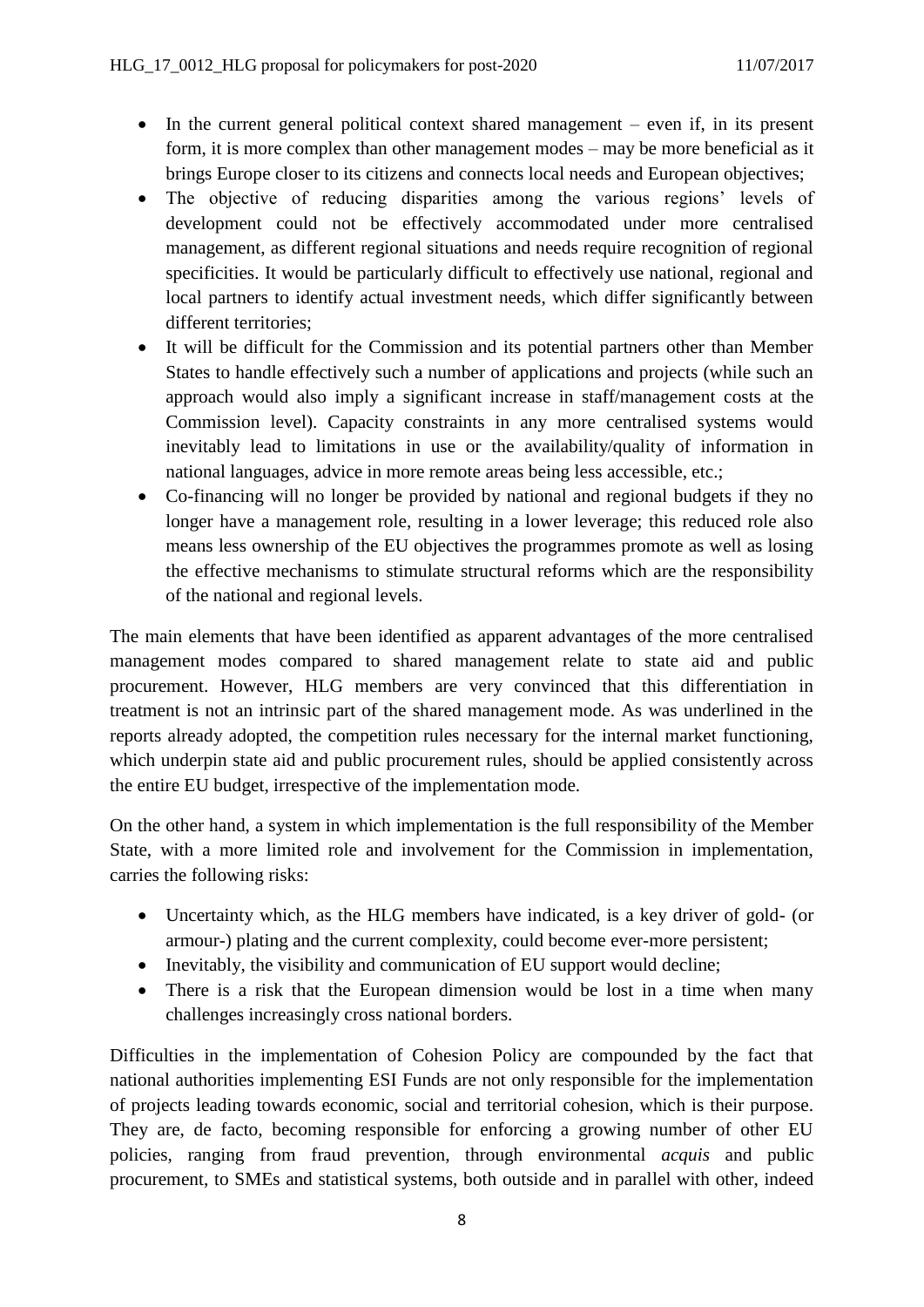often ineffective, enforcement mechanisms specific to those Union policies. There is strong evidence that in many areas the requirements have become disproportionate, and rather than providing positive leverage, they are discouraging more innovative and other necessary investments. In addition, the complexity of the implementation system reveals little confidence in the ability of national regulatory frameworks to ensure compliance and efficient fund management. Hence, in order to achieve simplification, there is a need to review the role of the ESIF management and control system in enforcement of the non-ESIF rules.

Members of the HLG consider the weaknesses in the current system are not an intrinsic feature of shared management. Significant complexities stem from unequal and disproportionate EU requirements outside Cohesion Policy which could and should be addressed: in particular, it is vital to ensure effective coordination between state aid rules and ESI Fund regulations. The current system, which has overlapping responsibilities and is trying to regulate and control almost every aspect of implementation, can be significantly simplified. Such a streamlined, more effective and improved approach would make it possible to benefit from the key advantages of shared management which result from an effective application of the subsidiary subsidiarity principle and common political ownership by the Commission and Member States.

### *Key principles for assessing options for the post-2020 period*

HLG members call upon the Commission to ensure that its proposal for rules post 2020:

- 1) Is more **focused on results,** rather than formal compliance with the rules;
- 2) **Defines clearly and without overlaps the** *raison d'étre* of each fund; currently, the overlap of policy objectives and gaps that remain between the funds are reducing the possibilities for real integration and synergies between them;
- 3) Is based on a reformed shared-management mode that makes **effective use of the subsidiarity principle** in which the roles of the Commission and Member States on strategic issues are those of equal partners sharing both decision-making power and responsibility, while leaving decisions on the specific implementation methods, including the optimal mix of grants and financial instruments, to the appropriate national/regional level; shared responsibilities should be formulated in an unequivocal and enumerative way, with clear deadlines for all sides of the process;
- 4) Is **proportional** to the size and nature of the operation funded, with respect to the management and control requirements, is focused on elements with significant impact on the achievement of specific ESIF objectives, and able to minimise the risks to the EU budget; the definition of irregularities should be based on their actual financial impact, and the modalities for using the ESIF in relation to other policies should be reviewed from the point of view of the burden they create on both beneficiaries and authorities;
- 5) Provides a **level playing field** between different modes of management, in particular as regards state aid and public procurement;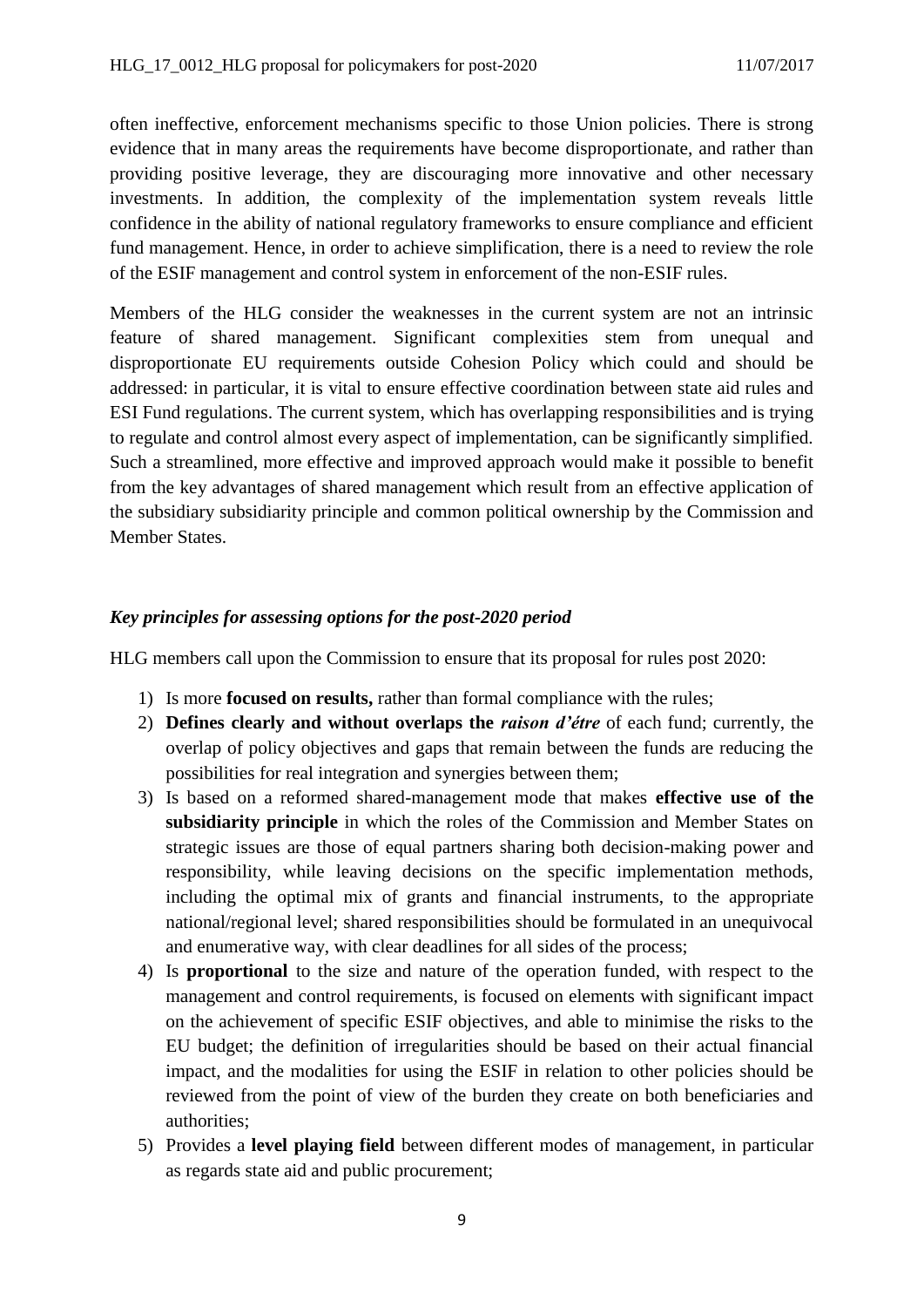- 6) Ensures **effective use of partnership** as the prerequisite to the proper identification of needs and ensuring that funds are used effectively; this includes making proposals which are: (a) timely, to leave sufficient time for the effective involvement of partners during the programming process; and (b) provides space for actual meaningful discussions, by allowing sufficient flexibility for the authorities which involve the partners;
- 7) Focuses on key elements and stops trying to regulate for all possible actualities; the 'cohesion' regulation should focus on aspects relevant to Cohesion Policy and ESI Fund management, referring only when relevant to legislation on other policies, rather than establishing a parallel system of rules with respect to horizontal policies, such as public procurement, state aid, etc.;
- 8) Is accompanied by a new approach to **communication** focusing on Cohesion Policy objectives, including simpler and less-abstract vocabulary and outreach efforts to dispel myths and demonstrate that the new rules are indeed simple, and that all institutions, including the auditors, are committed to helping beneficiaries.

The following HLG recommendations on specific features of the management and control system indicate what will be required to fulfil the above-mentioned conditions. While subsidiarity and proportionality, if effectively applied, would automatically result in a **differentiated approach** to many aspects of implementation, the specific modalities of the Commission's role and that of the various Member State institutions can be adjusted further, reflecting different needs and administrative capacity challenges. This differentiation should not be based solely on the programme's budget, but should also take into account other factors, such as, for example, administrative capacities of the programme institutions, type of intervention, and share of EU funds in national or regional public investments. However, differentiation cannot lead to increasing the complexity of the system since this may become a risk if the number of modalities and criteria rises substantially.

The criteria on which differentiation should be based need to reflect the risk to the budget and be objective, namely easily measurable on the basis of readily available and widely accepted data. In addition, these criteria should be clear both in terms of their definition and in establishing a dividing line. Finally, the criteria should also be related to aspects of the system that can be influenced by the Member State and/or the Managing Authority in order to justify their efforts to move along the scale.

The proper application of the partnership principle brings essential benefits for the policy's effectiveness. It has the potential to ensure a better informed programming process resulting in interventions that are relevant, targeted and have realistic objectives. In addition, dialogue with stakeholders ensures better understanding and improves trust between partners, leaving further room for reducing the mass of regulatory guarantees set up for this purpose. It may also significantly improve implementation by strengthening shared ownership of the interventions and policy objectives. The **partnership principle** has several dimensions. First, it is about sharing tasks and responsibilities between the Commission and the Member States/responsible programme authorities at the regional level. Second, it is about the role of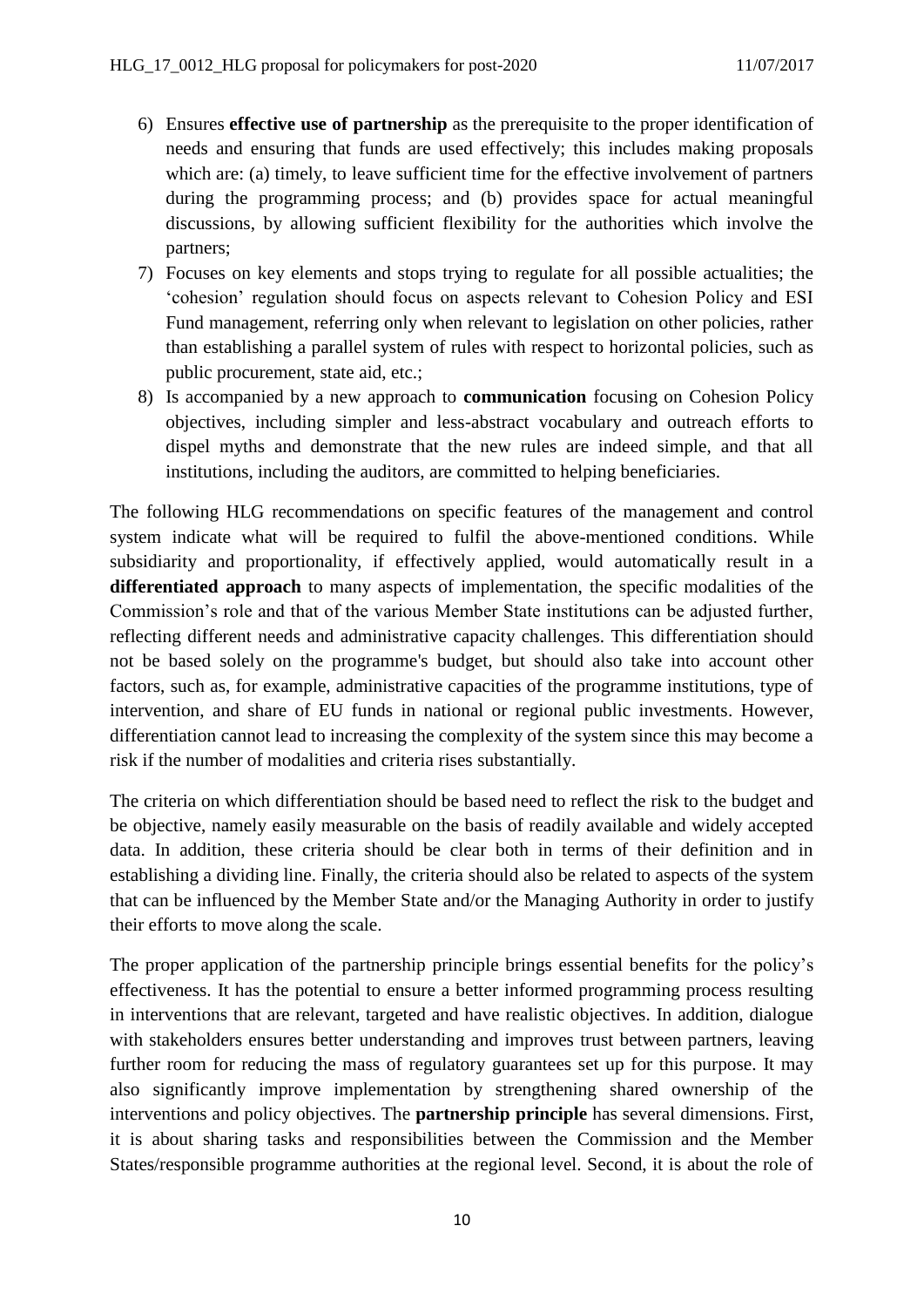'partners', such as economic and social partners or local communities, in handling each programme. Both dimensions are very important for ensuring smooth implementation of the policy. The meaningful application of the partnership principle is an indispensable tool to ensure the policy's effectiveness through both the relevance of programmes and the quality of their implementation. The partnership principle needs to be organised in accordance with the Member State institutional and legal framework. However, there should be an underlining requirement that key actors are involved in all stages of the policy cycle, from programming to evaluation. As indicated in the 6<sup>th</sup> Cohesion Report: "*The institutional capacity is not just a technical issue, but it depends also on the way public administration interacts with business and citizens and provides them with the services they need*." It is particularly important to seek the active involvement of partners, both public and private, in all efforts to simplify the use of integrated and community-based approaches, as well as – where necessary – using ESI Funds to strengthen relevant partners' institutional capacity. The link between different levels of regional or sector planning and ESIF programming and implementation should be strengthened to ensure the mutual reinforcement of trust and the partnership principle in both.

#### *Specific recommendations concerning key components of the implementation system*

**Architecture of the ESI Funds**: the HLG members are convinced that the current arrangements can be significantly streamlined, saving time and resources currently devoted to the numerous discussions between institutions on the delimitation of their overlapping competences rather than on assisting potential beneficiaries. The Commission should consider the following elements when preparing its proposal for the post-2020 system:

- Specific, distinct missions of the individual ESI Funds are enshrined in the Treaty and remain relevant; however, it is also true that they can only achieve the Cohesion Policy objectives together, and **each individual ESI Fund contributes to the mission of the other funds**. Rural development is supported by the European Regional Development Fund (ERDF), the European Social Fund (ESF) and the European Maritime and Fisheries Fund (EMFF). Quality jobs are created by interventions supported through ERDF, EAFRD and EMFF; and ESF investments in human capital and social inclusion are supported by the necessary infrastructure financed from the ERDF and EAFRD. Implementation of cross-financed projects should be simplified, and demarcation lines drawn up in a simple and transparent way, leaving enough flexibility to find adequate and easy-to-handle solutions at both the national and regional level, taking into consideration that the need for integrated ESIF programmes depends on the context;
- The HLG members reiterate that the Commission should reflect on the sharedmanagement system, and examine how **subsidiarity** and **proportionality could be strengthened** and where best practices from the directly managed system could be used to simplify implementation. Apart from a few areas (e.g. those with a high error rate, new and innovative mechanisms and instruments) where the responsibility could remain shared at EU and national level, **national rules and systems (including national auditing authorities) should be used as much as possible**. The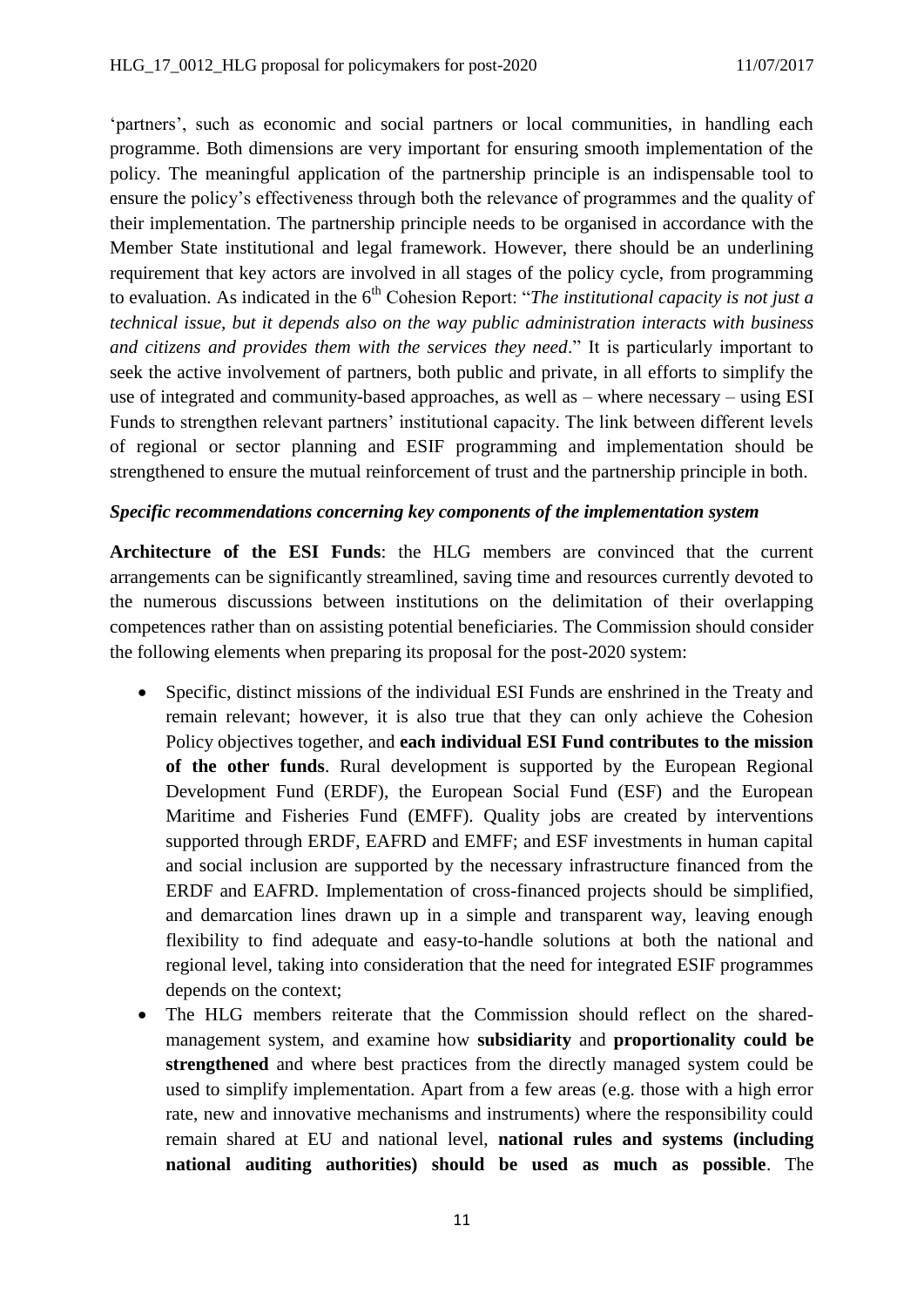Commission can assess the ability of the latter to fulfil this role through the designation process or some other type of 'quality check', to be defined in the regulation which, however, should not lead to abundant auditing or exercises including costly external expertise;

- We support promoting the actions undertaken prior to the deployment of funds to guarantee sound management of public funding and thus helping to further the application of the principle of proportionality. This preliminary work (agreeing on the strategic objectives relevant to the specific regional needs, verifying *ex ante* conditionalities, establishing a performance framework, providing an audited and approved description of the management and control system, etc.) undertaken by management authorities, certification authorities and audit authorities in close cooperation with the relevant services of the Commission is essential, but should result in the establishment of a system of trust, where Commission services subsequently rely on the set up in the Member States/regions;
- Application of the subsidiarity principle means that changes to the overall architecture will leave more flexibility at the Member-State level: **current well-functioning mechanisms could continue uninterrupted** while simplifying the requirements; at the same time, where the current fragmentation of support has clashed with the national set-up, it will be possible to redesign the system in a way that is best suited to achieve the objectives, and splitting the **responsibilities according to normal national practices**;
- The **integrated territorial and community-based approach** provided in the regulations, which allows for a stronger emphasis on the regional and local level, is not used extensively among the programmes – a deeper understanding is needed of the reasons behind managing authorities' reticence to use this approach, and also investigating the positive effect better integration would have on the use of these instruments;
- Indicators, which will be harmonised in both terminology and definition, used to assess the performance of the different funds should be outcome- and result-oriented and **form a coherent system aligned** to the overarching objectives of the European strategy;
- Better integration of national/regional/local and European funding towards the same policy objectives is required to help to ensure **proportionality,** significant administrative cost-savings in the Member States and much simpler management.

The HLG members are convinced that the **structure, role and detail of the programming documents** need to be redefined. This is the key area of shared competence, where both the Commission, various government levels, and the partners need to engage in a really substantial discussion. Therefore, the Commission should take into account the following key elements when designing the post-2020 system:

 First of all, it is essential that the Commission's proposal is presented and legislation agreed at least six months before the new period starts. Members of the HLG consider that **the proposals for ESIF should be presented formally as soon as possible**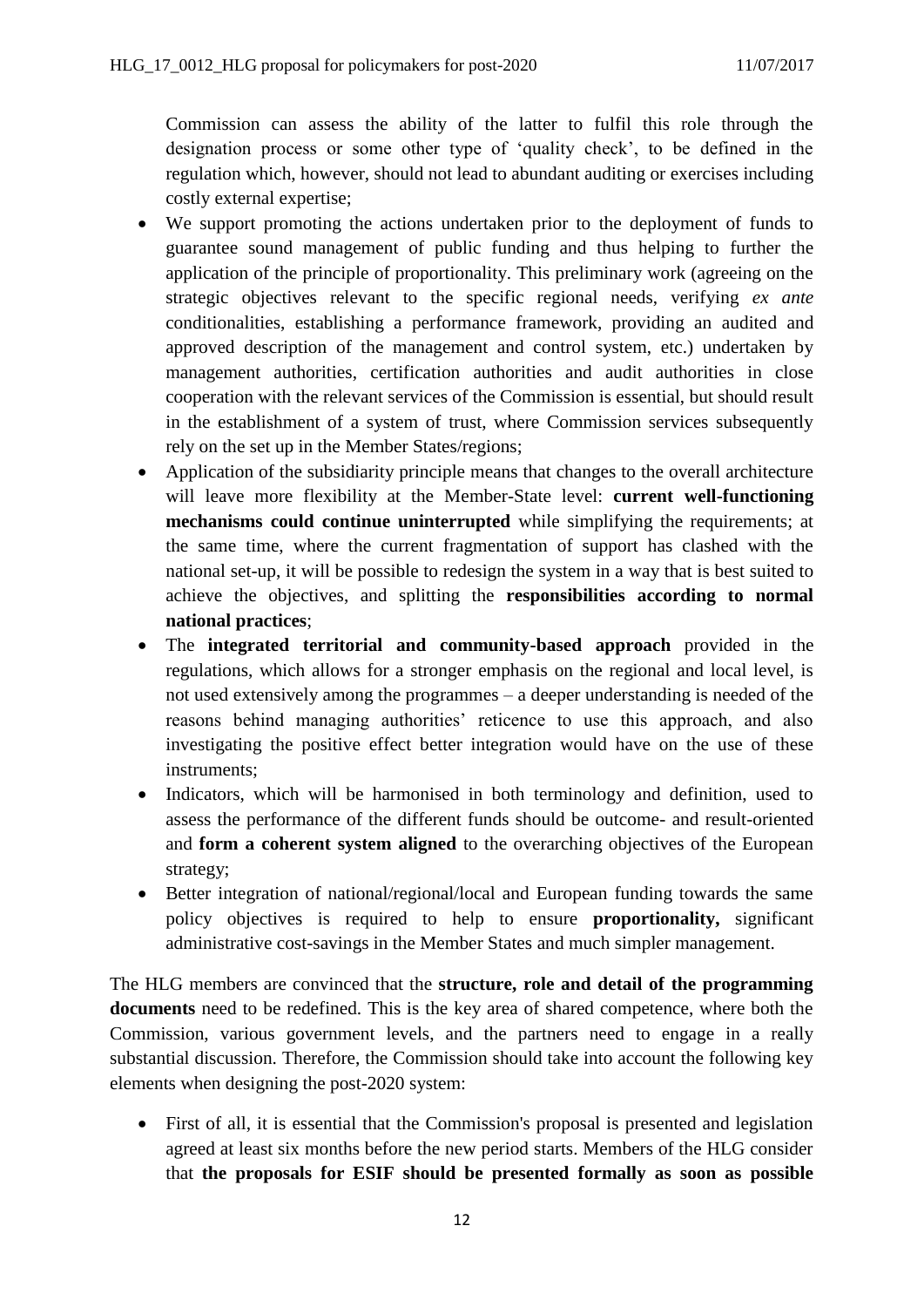(accompanied by drafts of secondary legislation and guidance in all EU languages) **and no later than together with the MFF proposal** which would give sufficient time for negotiating the regulatory framework before the correct engagement of all parties in preparing the programming documents. Programming would be also significantly facilitated if it could refer to specific strategic choices identified in an overarching European strategy;

- Setting up a separate regulation should be envisaged, dealing exclusively with administering ESI Funds, distinct from the rules on thematic programming which depend on strategic choices. **This regulation** on management and control issues **could be applicable across funding periods** and help to avoid repetitive discussions on 'evolution or revolution' every seven years;
- The **regulatory package should be much simpler** and avoid micromanaging the funds. Cohesion Policy's interaction with and contribution to the EU's strategic priorities should be enshrined in the regulations, defining a common menu, and should form the basis for the programming documents negotiations, allowing the priorities to be adjusted to specific challenges in a given territory, including the country-specific recommendations. Such a simple regulation would only provide the essential structural elements, but will provide flexibility for the political discussion on national/regional priorities for the programming stage which should allow for a much faster conclusion of the regulation negotiations. More importantly, it will increase ownership of the policies on the ground., This flexibility is needed in particular for proper application of the partnership and subsidiarity principle;
- The **need and purpose of the partnership agreement** or an equivalent document at the national level should be reassessed. Where required, it should not overlap with the content of the programmes, but should focus on overall strategy, avoiding overlaps between programmes, general *ex-ante* conditionalities as well as those linked to CSRs, which are a national-level competence, and definition of the thematic concentration and role of coordination bodies at the national level where they are to have a role in implementation in a given Member State;
- **Greater flexibility in programming** would be welcomed. Part of the allocation could be flexible (not assigned *a priori* to any priority axis), allowing the Member State and the managing authority to **react quickly to emerging challenges**, providing the possibility to rapidly amend the operational programmes;
- Programmes should be strategic documents which are much more concise with descriptive or unenforceable sections removed. They should focus on intervention logic, indicators and elements which require the Commission's agreement, ensuring their subsequent implementation. Operational issues should be the responsibility of the managing authorities in cooperation with the monitoring committees of the programmes to allow for procedural and operational flexibility and efficiency. It is also feasible to consider further simplification through agreement in the programmes, where applicable (e.g. repetitive measures, investments for which EU-level reference costs can be established, etc.), on simplified programme-level cost options which will be the basis for subsequent reporting to the Commission;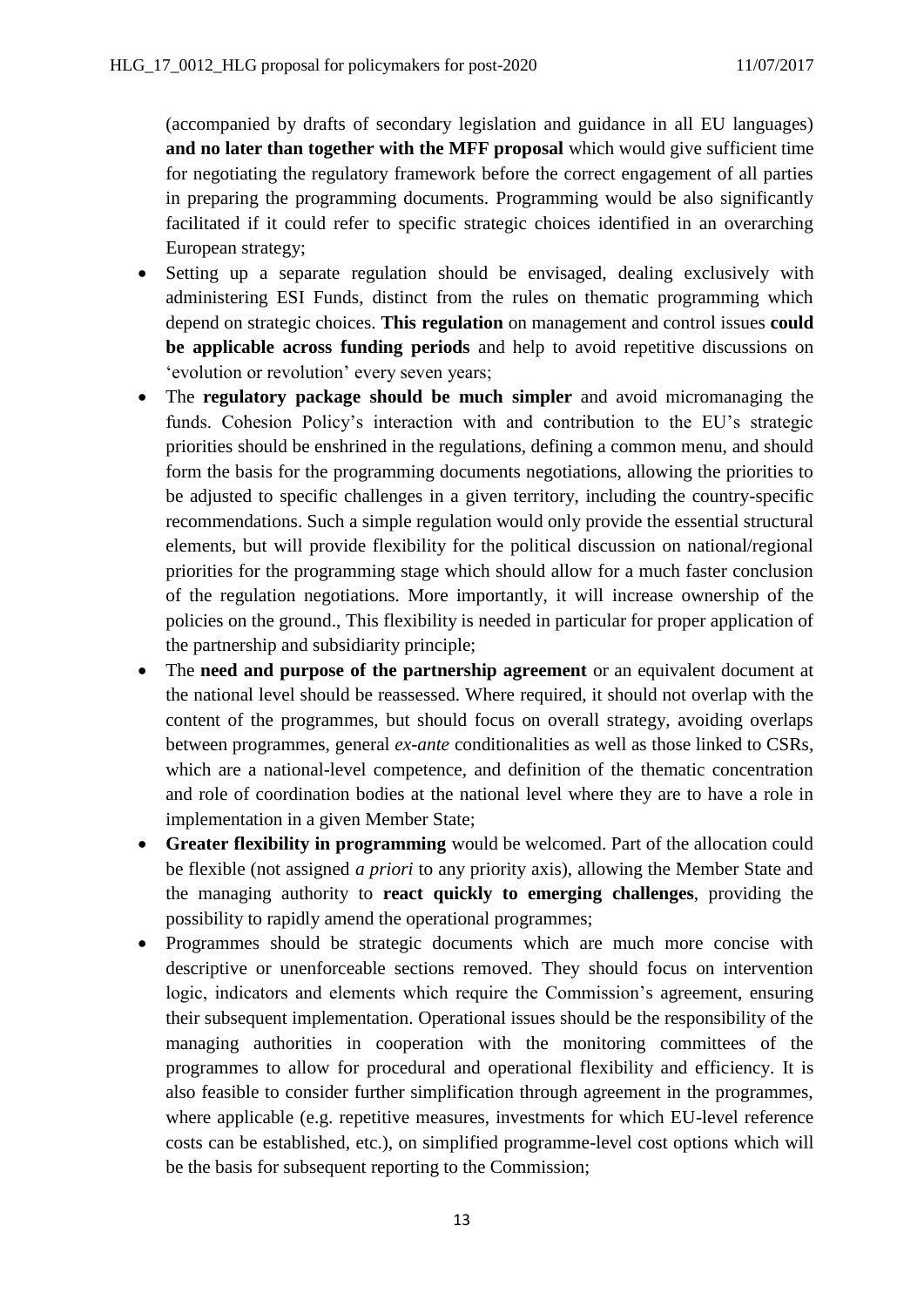- The Commission should consider the possibility that ESIF programming documents may also include possible interaction with those **EU financial instruments not implemented in the shared-management mode** (such as EFSI or the centrally managed programmes, especially those contributing to territorial cohesion), without prejudice to the ESIF budget accorded to a Member State or region. In such case, an agreement would be necessary which is based on taking into account the specific situation at the national level. The agreement would cover specific demarcation to avoid overlaps and gaps in financing coverage, identify common investment platforms where the various financing sources could ensure the agreements were less one-sided, and include the Commission's commitments balancing the requirements of the Member State. Where appropriate, a common one-stop entry point could be promoted: for example, this could be envisaged for innovation, providing significant simplification for SMEs and other relevant beneficiaries who could apply for funding in one place.
- The thematic concentration principle is important for coherent and strategic programming, but should allow for effective application of integrated solutions at the regional or local level; partners, including local authorities, must have their say at the programming stage, including for the integrated tools used to implement the strategies for sustainable urban and territorial development. As with the indicators, the funds' thematic priorities need an overall coherent system to avoid overlaps and gaps;
- Regardless of the scope of the changes in the implementation mode, continuity of investments could be better ensured, and a quicker start to the new period facilitated if **flexible and smooth transition and perpetuation provisions** are provided. Most types of support will continue to be eligible under the new period, and continuing their implementation on the basis of the programmes and selection criteria which were agreed and thoroughly tested in practice carries little risk while bringing potentially significant benefits.

As indicated in the introductory part of this paper, **conditions related to other EU policies** remain an important reason for the complexity and are the main source of errors. The success of the shared-management mode, which by linking funding to proper transposition and actual implementation has certainly already had an impact on the effective implementation of environmental *acquis* and public procurement rules, may be unappreciated by the general public, but has clearly been spotted by those officials responsible for enforcing various policies where alternative mechanisms are lacking. While each of such links might be justified individually, the overall burden they create on beneficiaries and the responsible authorities is clearly disproportionate. Hence, without jeopardising the overall objective of more effective funding, the conditionalities need to be streamlined and to focus on really crucial areas. The HLG members consider that the following elements, in particular, should be considered for the post-2020 period:

 Rather than formulating in the regulation a long list of *ex-ante* conditionalities which try to cover every possible issue that may not be relevant for most Member States, only a very limited number of common conditions should be defined in the regulation.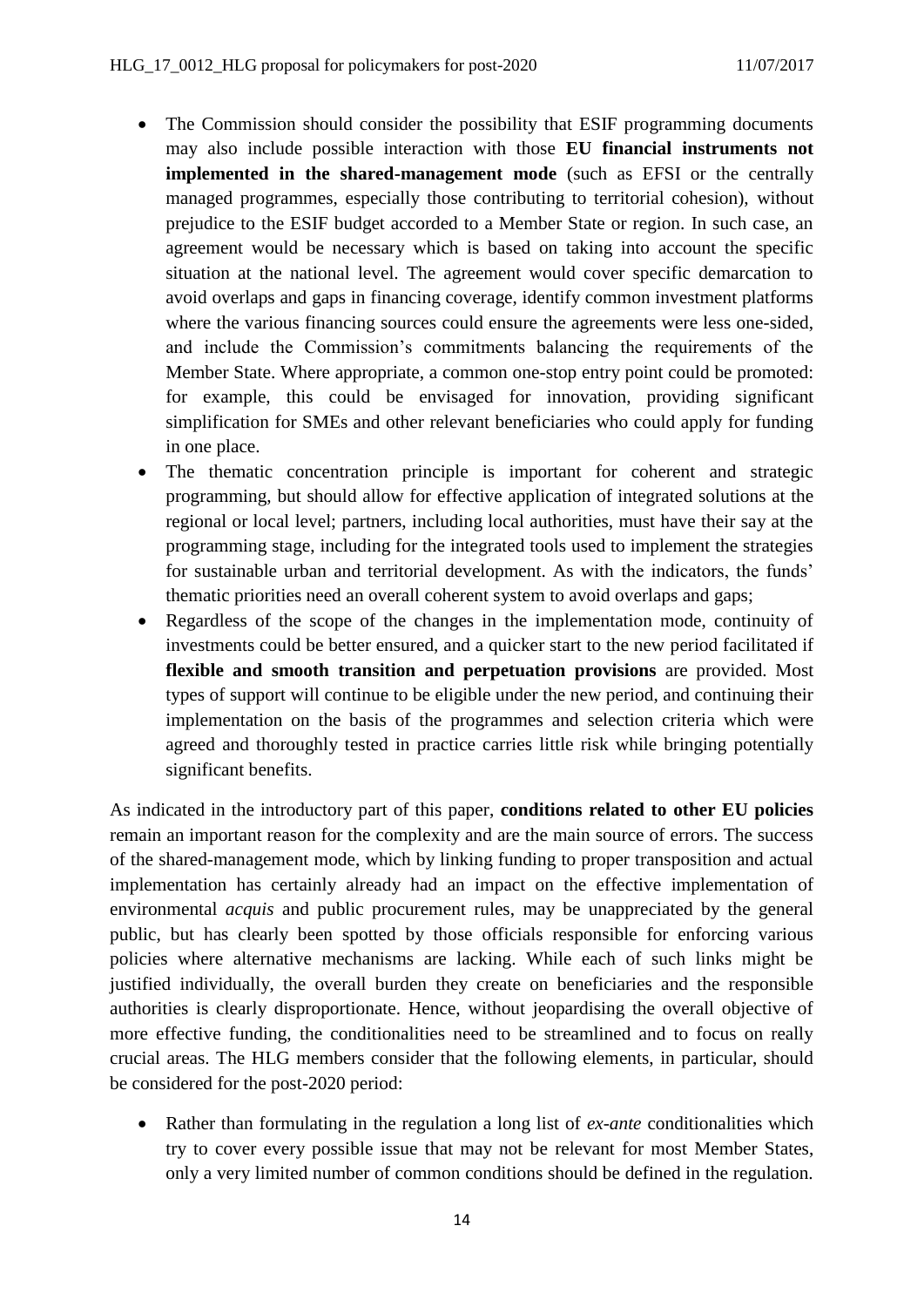Other **conditionalities should be negotiated individually** with each Member State, where relevant to ESI Funds, and where regions are responsible for administrating ESI Funds, with the managing authority. They should be relevant for Cohesion Policy and not just an enforcement mechanism for sectoral priorities. The assessment should be less formal, and focus on policy delivery and the substance of results, quality and efficiency. In this context, we should also be open to discuss a connection between the implementation of strengthened Interreg programmes and fulfilling the conditions which would eliminate obstacles hampering cooperation across borders. Such a discussion should also focus on reducing those administrative constraints which are caused by the international specificity of these programmes;

- The discussion on which *ex-ante* conditionalities would be appropriate in the next period could even start now, taking into account both good and bad experience from the current period. The scope of the necessary activities will definitely be smaller as the effects of actions taken during 2014-2020 will still be in place but, at the same time, the finalisation of the current *ex-ante* conditionalities exercise provides the perfect moment to draw lessons for the future. Such an early start to the discussions would allow **deadlines for the implementation of certain conditionalities to be reduced** to avoid delaying implementation of the programmes and having to re-programme at mid-term;
- Fulfilment of a horizontal or specific *ex-ante* conditionality is often **proof that the national system is functioning correctly**, although this is not recognised sufficiently in the follow-up controls on individual projects: the scope and nature of controls has not changed compared to the periods before *ex-ante* conditionalities were introduced. The Commission should thoroughly examine each conditionality to identify how it could bring the necessary assurance which could result in reduced control burden. In this way, *ex-ante* conditionalities would be seen as a positive incentive with automatic rewards – for example, the proper transposition and functioning of EU public procurement rules with the simplification of controls and audits;
- While the correct application of the partnership principle brings significant benefits to managing authorities, in practice in some programmes the code of conduct was treated simply as a formal requirement and the partners' opinions were not taken into account at all. **A meaningful application of the code of conduct on partnership is required**  which respects the Member States' institutional and legal framework and proportionality requirements. The programming documents could include a description of how the code of conduct is implemented, including what added value is expected from each kind of partner, how to obtain it, and how to provide evidence of the concrete contribution received. While the Commission should allow for more flexibility and time in terms of the arrangements to be agreed between various levels of governance, it has an important role to play in ensuring that the partnership process is used effectively.
- A broader **use of integrated approaches**, taking into account the regional and national context, could be an effective way of accommodating the different development needs of diverse territories within regions. This would allow for stronger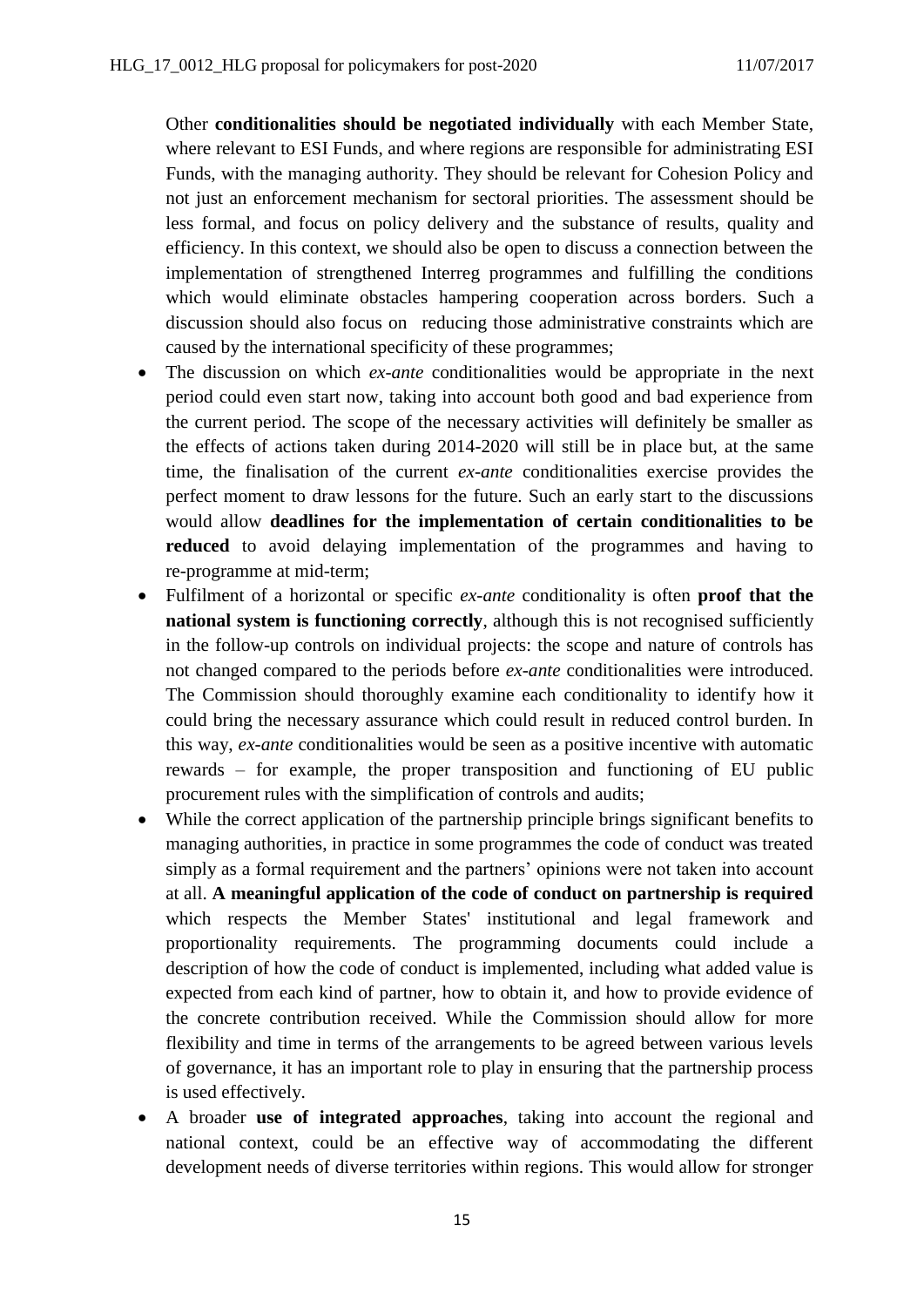local ownership of results and for optimising the local contribution to the policy's strategic objectives, but **must not be linked to a greater burden** for managing authorities and partners, or to unclear responsibilities.

 There is **significant scope for differentiation** as regards the application of conditionalities. Lighter procedures could be applied not just for measures with relatively few resources or where urgent action is needed (e.g. in case of natural disasters, or facilitating reallocation of resources to assist refugees), but could also be based on objective measures within or outside ESI Funds (e.g. scoreboards for horizontal policies), which could act as a proxy removing the need to reassess the relevant condition. A specific approach to cooperation programmes is required because of their nature and complexity. Differentiation could also be used to incentivise a results-oriented approach and higher leverage by linking it to the decision to use more simplified cost options or co-financing rates.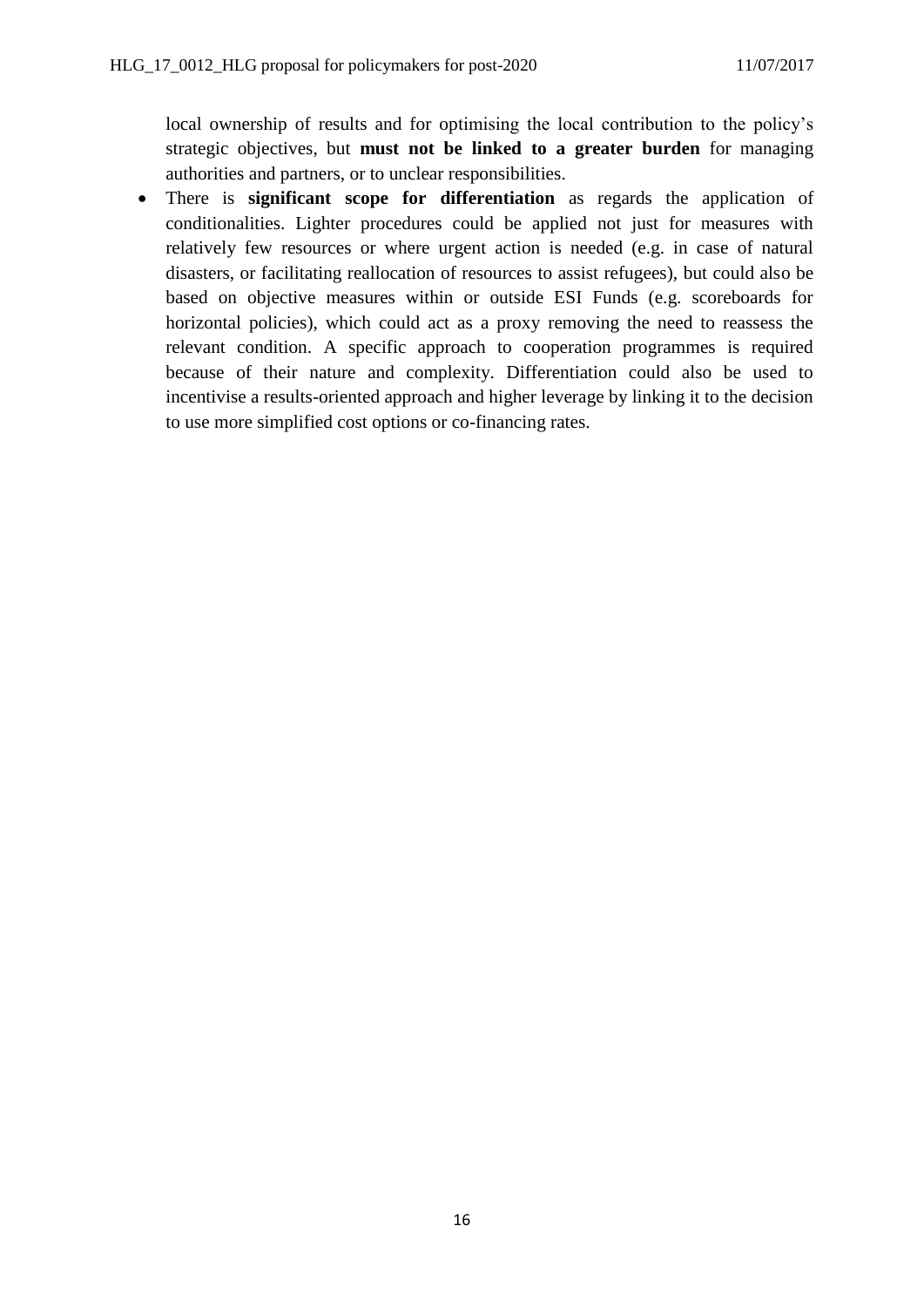# <span id="page-16-0"></span>**2. Recommendations on legislation and guidelines**

Many of the requirements established in European Structural and Investment Funds (ESIF) regulations may have a significant positive impact on the quality of projects being supported as well as, in many cases (where national procedures might be lacking) on the general functioning of national administrations. They ensure the focus is on EU priorities, incentivise the structural reforms needed to make the supported investment more effective, provide strategic coordination, encourage partnership, and include the necessary measures to ensure transparency and sound financial management. At the same time, there are too many rules which bring only very limited value, or – because of insufficient differentiation in approach – duplicate what is already being done more efficiently under national or regional rules in currently well-functioning administrations.

The members of the High Level Group (HLG) consider that the following principles should guide the Commission when preparing the new regulatory package:

- **Continuity**: where feasible, the current text should be kept. While it might have been a challenge to learn the new rules at the beginning, after several years of application most beneficiaries and authorities know how to apply the rules. Regulating key institutional issues on a permanent basis rather than having to renew them for every programming period, for example, by making them a part of the financial regulation (but still co-decided with people with experience in ESIF implementation), would send out an important signal for stability.
- **Simpler structure of the regulations and full alignment of terminology**: in many situations, the Common Provision Regulation (CPR) and the fund-specific rules are already quite flexible, but the fact that the same topic is addressed in different parts, along with the huge number of secondary legislative acts, and the numerous cross-references such a structure requires, are creating confusion, especially among the beneficiaries. A specific beneficiary might only be affected by a few provisions, but they get lost in the complex structure. One topic should be tackled either in the act covering common provisions or in the fund-specific regulation, with no overlaps. The regulation with common provisions should only cover provisions which are indeed common to all, and should not comprise several partially overlapping parts which cover the same issues but with different applicability. Instead, it could include provisions related to horizontal issues, such as authorisation for processing personal data related to ESIF implementation, which currently need to be addressed separately. The secondary legislation should be consolidated and organised in a logical way from the beneficiaries' point of view. Furthermore, there is no possible justification for inconsistent terms being used even within the different parts of the same regulation, as is currently the case for the CPR (e.g. priority axis/priority, operational programme/ programme).
- **Elimination of rules which create barriers for smart application of a differentiated approach**: rather than cover every possible aspect thereby defining even more options in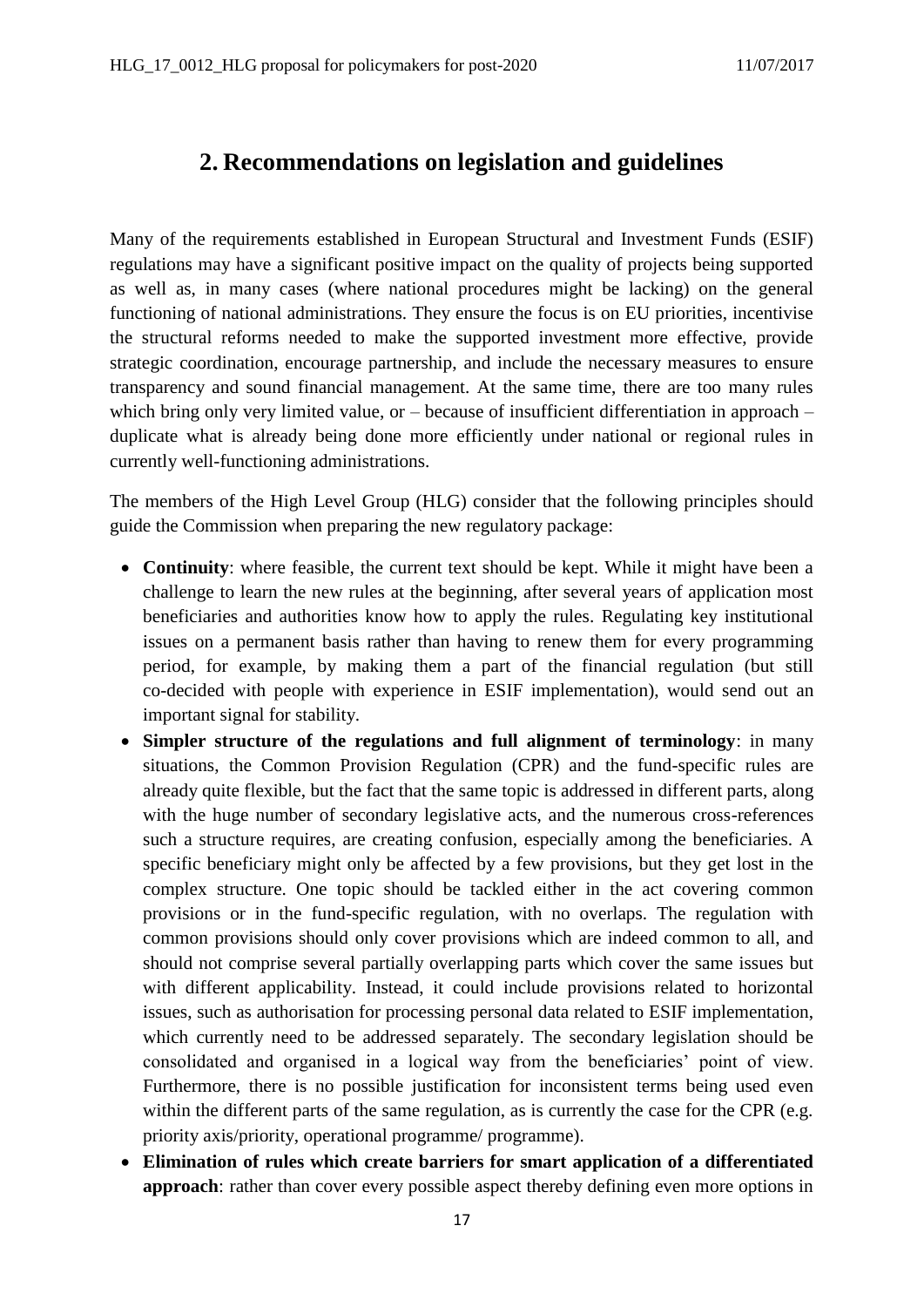the regulations which, given the variety of projects being supported, would make them even longer than they are now, regulations should focus on key, really horizontal issues to enhance their overall clarity. Rules which now require numerous derogations or lengthy guidelines to cover various circumstances should be removed from the legislative texts, not replaced by guidelines and, if necessary, should be addressed on a case-by-case basis in the dialogue with Member States and programme authorities. These 'framework-like' regulations – in accordance with the subsidiarity principle – should provide flexibility and facilitate making full use of partnership. The auditors could get involved in setting up the system to ensure a common understanding and prevent corrections resulting from different interpretations of the requirements; nonetheless, they should respect overall the more flexible framework.

- **Limiting a number of guidelines and changing their nature**: eliminating all guidelines does not seem a viable option as they could provide useful additional information and enhance the legal certainty for beneficiaries and Member States. At the same time, some of the guidelines create obligations beyond what is established in the regulatory provisions. The solution is not to move such provisions to the legislative acts since, as experience from the rules for financial instruments in 2014-2020 shows, not only does such a shift not reduce the need for guidance, but more rules create an even greater need for explanation. Therefore, the following measures should be considered:
	- o creating a closed list of guidelines in the regulations on the basis of experience from both the previous and current period; they should be prepared in a timely manner and no further guidelines should be allowed beyond this list;
	- o strengthening the rules for involving Member States and partners when such guidelines are being prepared, which should not just be subject to non-binding consultations, but should only be adopted with strong support from all parties. The entire process needs to be transparent (online), with public lists of questions and answers; such transparency should also be ensured for specific bilateral issues being discussed between a Member State and the Commission;
	- o auditors should not have the main responsibility for designing the rules in order to avoid the burdensome "maximum control" approach which is often present at the moment. However, the auditors' systemic involvement in developing guidelines is needed to ensure that principles established in those guidelines are then applied in the same, compliant way by auditors;
	- o clarification that guidelines are not prescriptive documents and that other methods not foreseen in the guidelines are also possible;
	- o best practices based on real-life cases can provide the most useful guidelines; to avoid the perception that their application is obligatory, it could be considered that 'ownership' of their description remains with the responsible authorities, rather than still being a Commission document. However, if validated by the Commission they could serve as off-the-shelf solutions for others, for example, in the form of Q&A documents;
	- o authorities would still need to make numerous day-to-day decisions which are not covered by guidelines; empowering programme bodies – with the participation, where relevant, of the monitoring committees and the Commission  $-$  to make such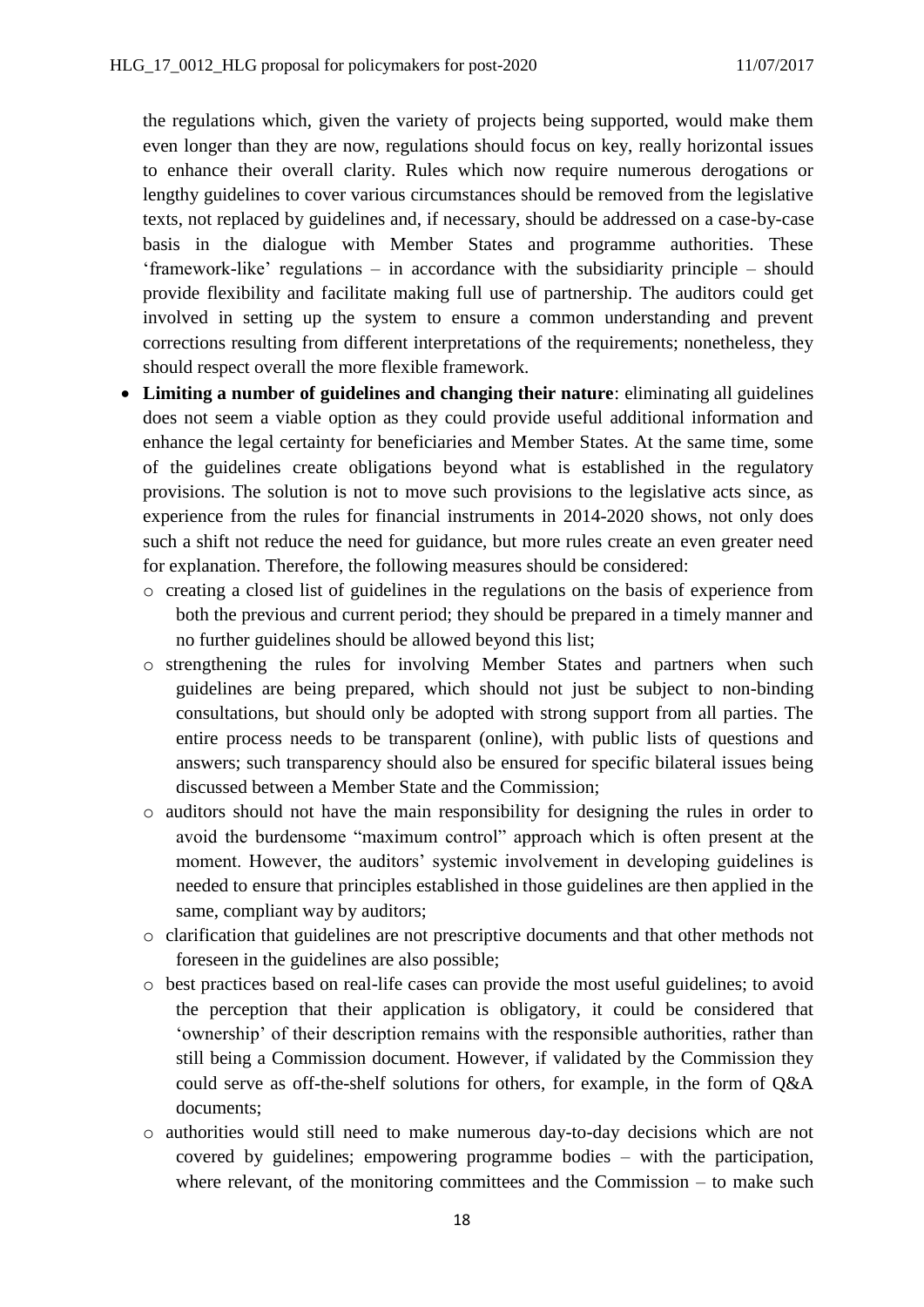decisions, as is already the case, to some extent, of Interreg programmes, would remove the need for much guidance if the decisions are later respected;

- o guidelines should be available in all EU languages to improve access and avoid misinterpretation; timely quality translation would be easier to ensure due to the much more limited number and scope of the guidelines;
- o clear provisions ensuring non-retroactivity, except when new standards are more favourable to the beneficiary when the controls and audits of the operation. Moreover, regulations and guidelines should promote proportionality and cross reliance on audit (single audit);
- o a "stop signal" for any new bureaucracy: to ensure that the radical overall reduction of rules in post-2020 is maintained during the next period, and to prevent new rules from piling up again, a rule should be made that every new requirement should be compensated for by abolishing another requirement instead;
- o the differentiated approach: the Commission should check every rule to see if it should apply to all Member States or programmes. In this differentiated regime, national (including, where appropriate, regional) rules related to first-level control, eligibility, net revenues, etc. would apply, and only those elements not regulated by Member States (e.g. on information and promotion) would apply as defined at the EU level.

It is not so important for beneficiaries if the requirements are included in the regulations, the guidelines, the programmes, or in certain national documents. Therefore, it is essential to keep the beneficiary's perspective and ensure that shorter regulations and fewer guidelines are not replaced by the same over-prescriptive rules included in extended programmes and national implementation documents. Instead, the *operational* programmes should become *strategic* programmes and effective mechanisms put in place to prevent the fear of audit which is the main driver of the unnecessary complexity.

As part of maintaining the current general legislative framework, a separate and complete regulatory framework for the Interreg programmes should be maintained, with specific rules applicable to all interregional and transnational cooperation beyond Interreg. In particular:

- they should continue not to be subject to the same *ex-ante* conditionalities as national and regional programmes;
- include a complete set of common indicators tailored towards the Interreg programmes, relying where possible on available NUTS3 data to avoid inconsistencies among Member States, as well as additional, ETC-specific thematic objectives tailored towards the special needs of border regions;
- exempt ETC programmes from the application of state aid rules given the low value of projects and the unlikely negative impact on trade and competition;
- facilitate the future use of integrated instruments at the local level by having a separate designated objective/investment priority for this purpose, while keeping their optional nature;
- introduce a single set of rules to be followed by all programmes: document templates (e.g. for the most-used public procurement categories), as well as templates based on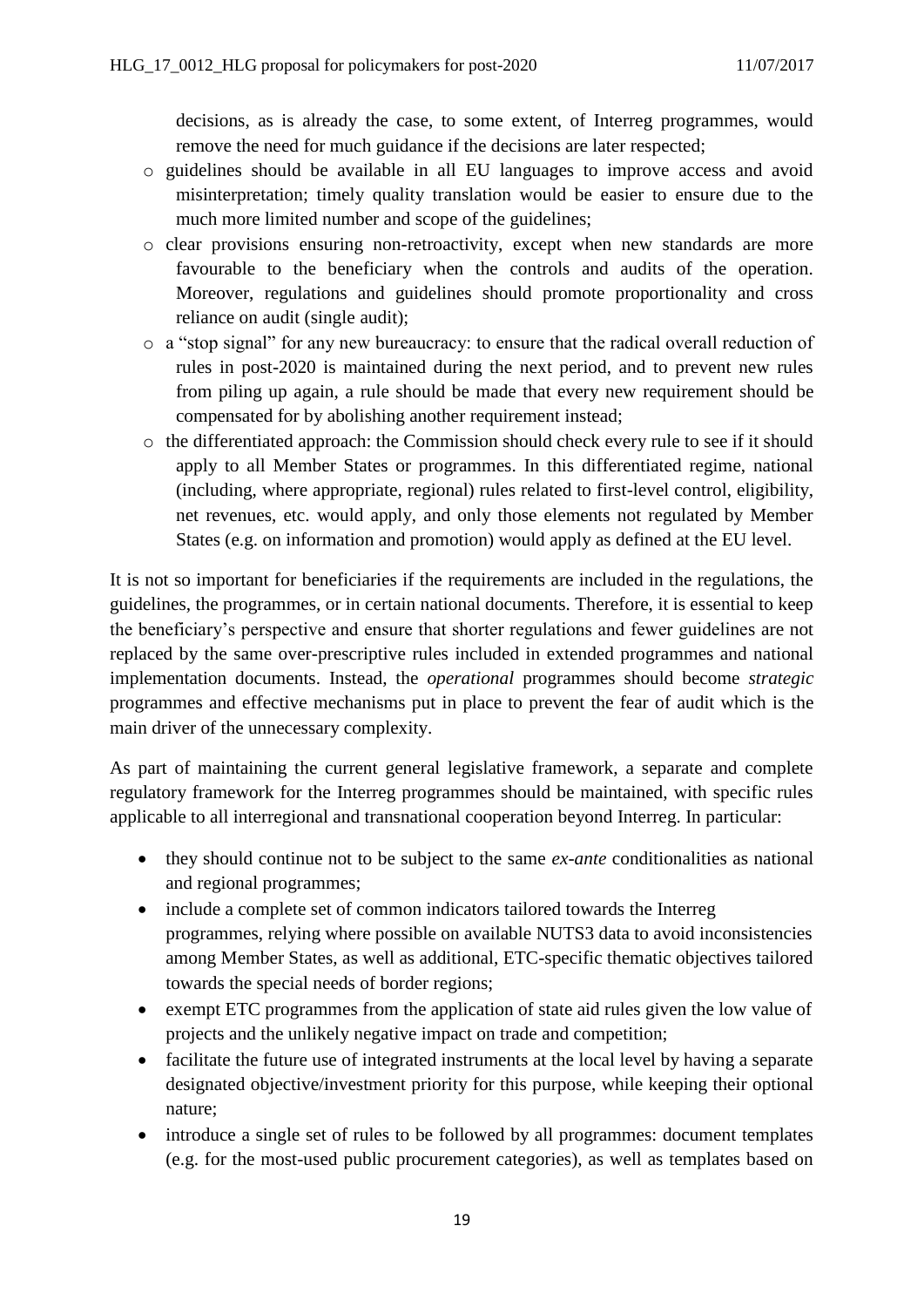the electronic monitoring system (eMS) provided by Interact, to ensure a uniform approach by all programmes (application forms, progress reports, etc.);

• clarify the role of European Groupings of Territorial Cooperation (EGTCs).

The HLG members consider the following more specific proposals as possible elements of the simplified legislative package:

- programming documents: with a focus on programmes, with no regulatory provisions related to the Common Strategic Framework and partnership agreements not required for Member States with a single or limited number of programmes; streamlined partnership agreements (or, where applicable, the programmes) should focus on synergies with other EU and national instruments, as well as elements applicable at the Member-State level, such as country-specific recommendations, or *ex-ante* conditionalities which, in accordance with the institutional set-up of a given Member State, need to be addressed at the national level, without repeating the content included in the programmes;
- reassessing the need for designation and, if it is maintained, making it much more focused and preventing reassessment of elements in the systems that do not change (which would be facilitated by keeping the current text of the regulations, where possible);
- more extensive use of off-the-shelf simplified cost options, including for projects subject to public procurement;
- harmonised, much shorter and less-prescriptive rules on publicity (including guidelines);
- streamlined rules for geographical eligibility, net revenue-generating operations and technical assistance;
- reassessing the need for a current approach to major projects and, if it is still necessary to consider them separately from programmes, making requirements less academic and more practical;
- streamlined and more focused *ex-ante* conditionalities, identified either in programmes or in partnership agreements, depending on the nature of the conditionality and institutional set-up in a given Member State, allowing for better use of the work carried out prior to the deployment of funds helping further application of the principle of proportionality;
- clear and proportional rules on state aid;
- eligibility rules in accordance with the principle of subsidiarity should remain at the national level; those expenditure categories excluded from financing should be defined in a closed list – without using vague terms such as 'productive investments' and 'endogenous potential';
- assessment of how the new annual accounts system, management declarations and annual summary work in practice to verify whether or not their benefits are commensurate with the greater complexity and risk of mistakes they create for authorities and beneficiaries.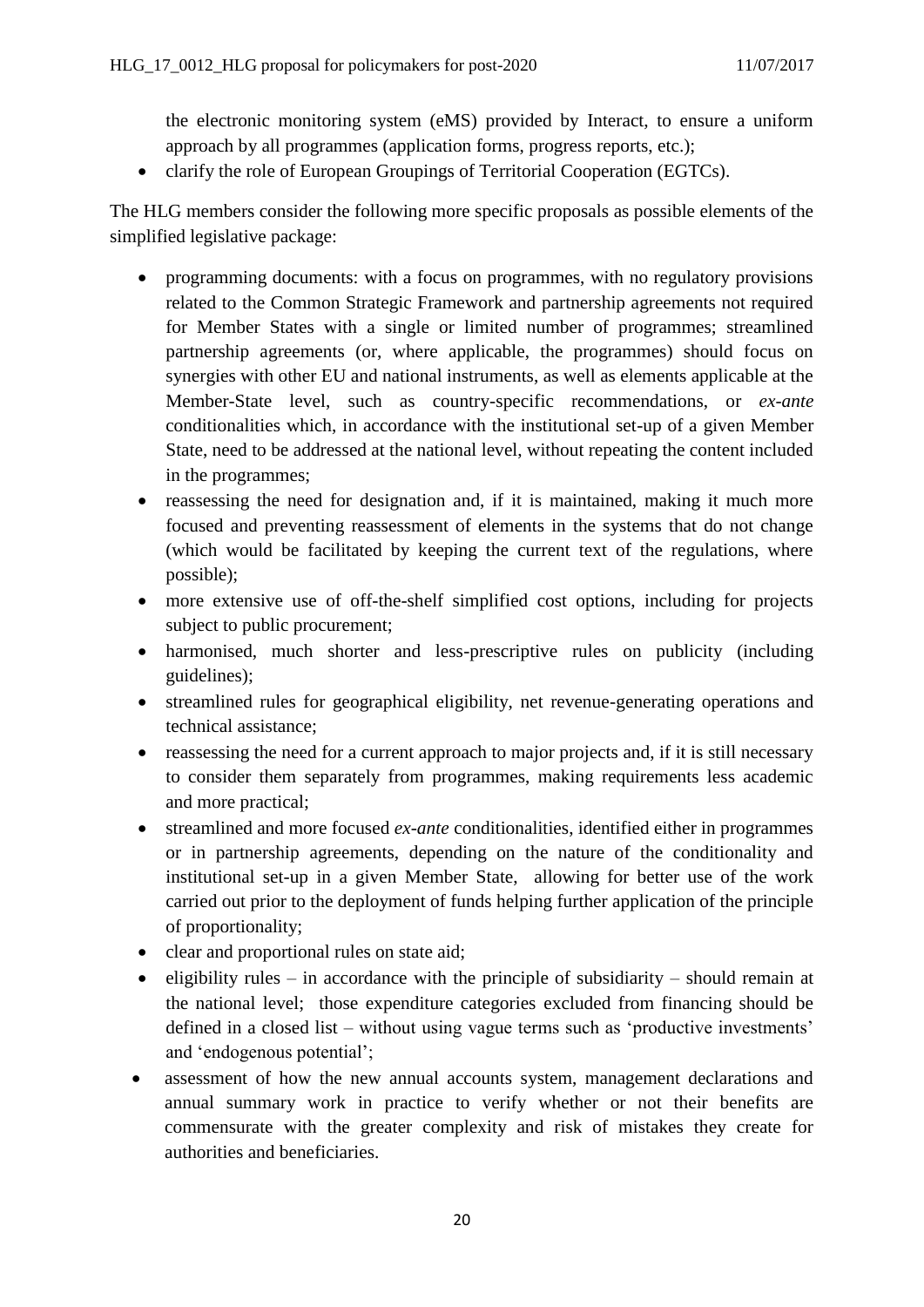### **3. Recommendations on controls and audits**

<span id="page-20-0"></span>ESI Funds have made a significant contribution to ensuring the correct implementation of EU rules which are necessary for the functioning of the Single Market. Thorough and systemic controls and audits of public procurement, environmental *acquis*, state aid and other requirements have helped to identify examples of the bad transposition of directives and problems with the institutional capacity of those public bodies applying them. It is apparent that in many cases public procurement and other rules are better enforced than in respect of public expenditure outside of the system. This tight control system, which makes any mistake more transparent/visible, creates the misleading perception that the shared management model is more prone to errors. Members of the High Level Group (HLG) are convinced by the opposite argument: as is evident from the error rates, which are declining despite the European Structural and Investment Funds (ESIF) being subjected to higher standards and controlled more often than other national and EU public expenditure (and new requirements being added in every programming period), the implementation system has become one of the most effective enforcement mechanisms for a range of EU policies.

This has been achieved mostly thanks to work by the national authorities. While the European Commission and the European Court of Auditors carry out some audit work, they mainly rely on controls and audits by national authorities (mainly managing authorities and paying agencies responsible for management verifications, and audit authorities or certification bodies).

At the same time, while the success of enforcing various rules is unquestionable, it has had strong negative externalities for ESIF beneficiaries for whom the ever-growing number of rules and the higher risk of controls, with the associated greater legal uncertainty, make funding less and less attractive, thereby reducing its effectiveness. As strongly emphasised in the reports which have already been adopted, changes to the way controls and audits work are indispensable for real simplification and the prevention of gold plating. The HLG members stress the need to implement audit-related conclusions included in the already adopted reports, in particular the report on cross-cutting audit issues, also in the post-2020 period. The following more fundamental simplification measures should form the backbone of future control and audit systems:

 **Fewer rules**. This is the simplest and the most effective way of limiting the number of errors, while allowing the controls and audit to focus on serious issues. Where there is clear evidence that practical implementation of specific rules is difficult, for example, in the context of net revenue-generating projects, financial instruments, or eligible costs, as far as possible they should be replaced by off-the-shelf solutions, such as flat rates, unit costs or lump sums. It is essential that simplification at the EU level is also followed by the simplification of national rules, in order to avoid a situation in which, from the beneficiary's point of view, the requirements stay the same and are simply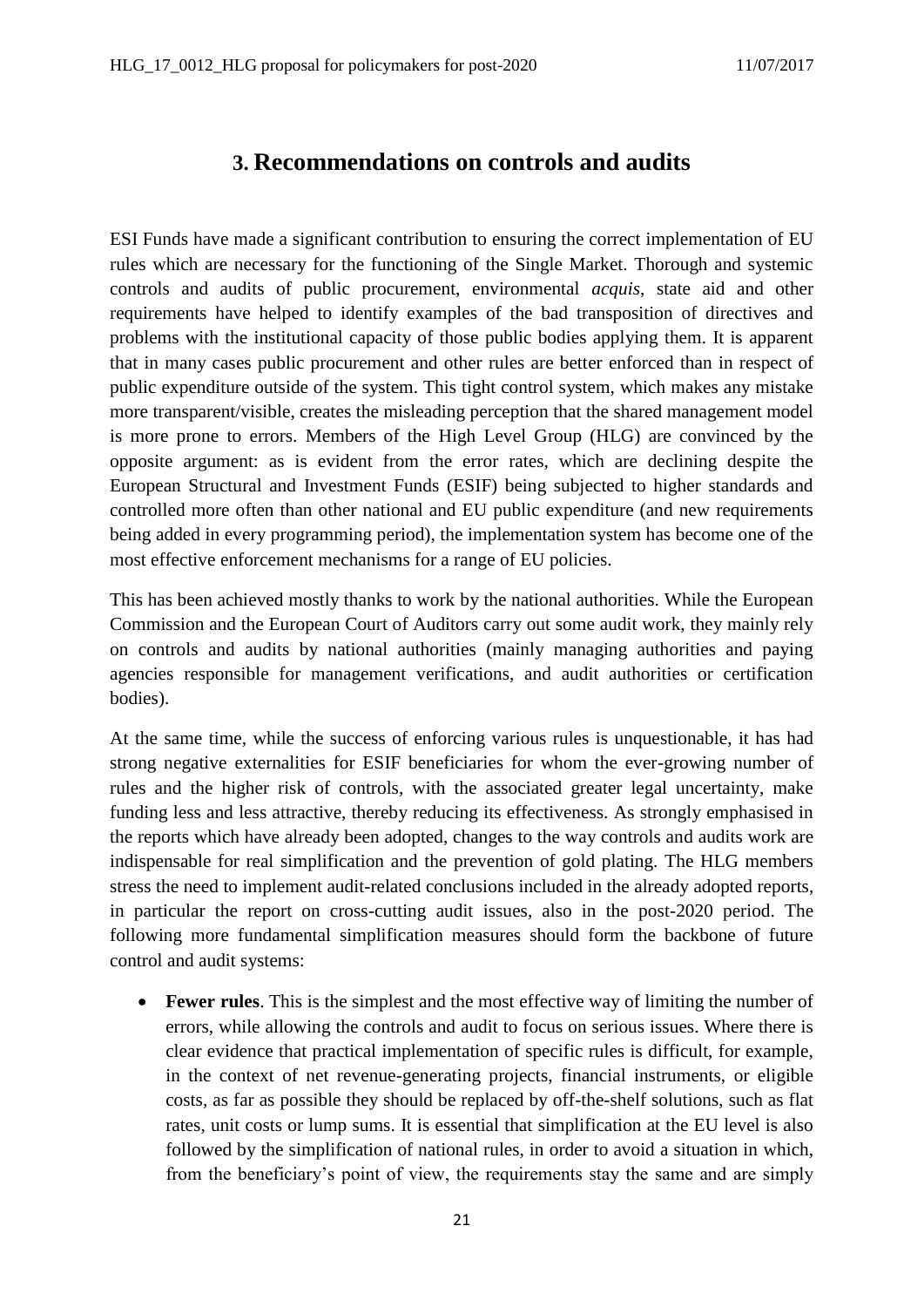'reclassified' as national ones. Member States should already do a serious fitness check of their existing requirements and proactively look for best practices from other programmes, with the Commission facilitating the process.

- **Less micromanagement and more reliance on national rules**. The system should be very flexible to be able to accommodate existing national checks rather than trying to define 'one-size-fits-all' rules. It should prioritise solutions which are embedded in national rules, rather than creating ESIF-specific checks parallel with or in addition to national systems. The general principles, such as sound financial management, should not be used to introduce prescriptive solutions via guidelines which de facto create new rules and are used by auditors as if they were actual provisions.
- EU auditors should refrain from **directly controlling individual projects** and could concentrate on reviewing the assurance provided by existing national frameworks and systems. A model should be considered whereby the Commission focuses on system audits while control of expenditure remains the sole responsibility of the Member States, in line with the principle of subsidiarity and shared management.
- Avoiding **parallel control** structures: when it is proven that national rules (not just restricted to EU funds) function properly, there is no need to require a re-check by the authorities responsible for ESIF. In particular, in the context of public procurement and the environmental *acquis* and state aid, where the rules are horizontal and should be applied in the same way both within and outside the ESIF, the need for ESIF managing and audit authorities to get involved at all and, when they are involved, to go into a much deeper assessment than is normal practice outside of the ESIF context, should be reconsidered taking into account control burden on beneficiaries and equal treatment under different sources of funding. Specialised bodies (e.g. public procurement offices, competition authorities at Member-State level) that are 'certified' by the competent DGs (GROW, COMP) should make their own assessments outside the ESIF management and control system to avoid duplication and prevent a situation in which the beneficiary is confronted with diverging views from different bodies. As a result, the scope of controls and audits within the ESIF implementation system will be significantly reduced, focusing solely on elements related to the policies these funds support.
- Scope of audit **proportional** to risk: either more reliance is put on national systems, or a genuine reduction of audit obligations should be based on *ex-ante* validation (designation, accreditation or system audit, but still founded on common and shared criteria to ensure equal treatment). Such a reduced audit scope, which takes account of the **positive assessment** under *ex-ante* conditionalities and/or designation audit, could provide grounds for **smart differentiation**. Some additional checks may be needed only where it is established that in a given Member State or region there is a serious deficiency from the point of view of a specific requirement. The primary criterion for assessment should be as objective as possible – for example, relying on the existence of serious infringements and procedures against the Member State. Within the ESIF context, proven capacity could serve as an alternative where there may be horizontal problems but the existing ESIF mechanism is effective in providing the necessary assurance concerning expenditure co-financed by the EU budget. Strong provisions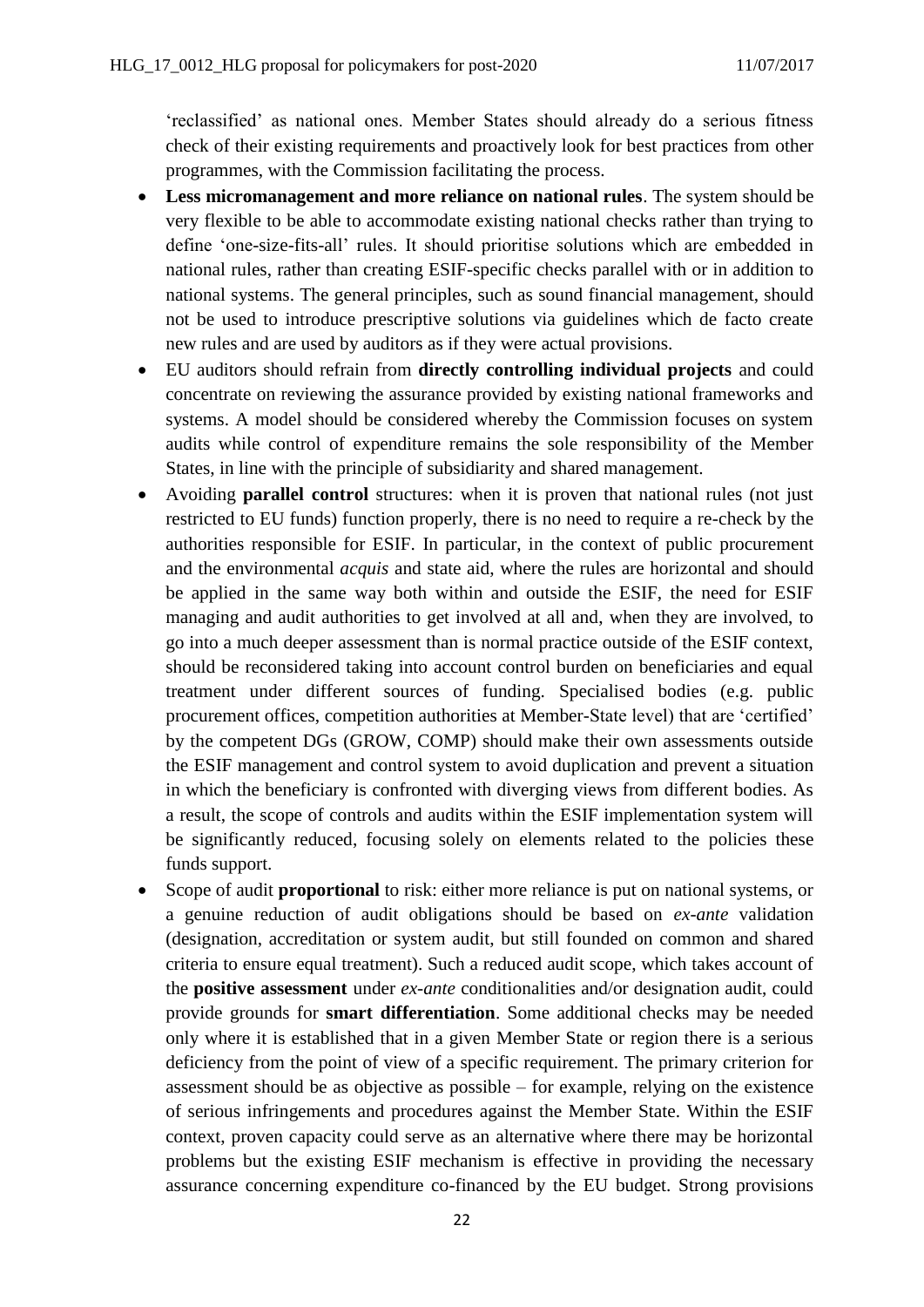are needed to prevent repetitive system audits where they had already been conducted in the previous period and there is no significant organisational change or other serious reason to audit again.

- To **increase legal certainty**, this could be accompanied by an optional early system audit to confirm the functioning of the systems, which would not only verify the existence of procedures, but would also be subject to (where necessary, for new elements only) a 'pilot phase' to test their implementation, and would end with an approval/validation of the procedures by the Commission.
- Focus on **preventive measures**: measures should include the involvement of auditors before approval of all (limited) guidelines, better and regular communication between the Commission, audit and managing authorities to discuss recurring issues and disagreements, and preparing template documents which could be used, for instance, for public procurement in the most common projects. For Interreg, where such off-the-shelf, potentially even obligatory solutions, would be particularly useful, the single set of templates could be developed by Interact.
- Shift towards **risk-based auditing**, reducing the audit burden on beneficiaries/systems with proven capacity (or another effectiveness measure), and for public institutions as well as, where appropriate, a shift towards performance-based auditing where the result of the project is of key importance in the audit trail and the process/its implementation is of secondary importance. For very small amounts, '*de minimis*' rules could be established under which such small amounts could be presumed to be legal and regular, and only requiring audit when the authorities are made aware of specific reasons indicating this is not the case.
- **Single audit**+: the starting point could be raising the thresholds under which any project could be audited only once. But more importantly, 'higher-level' audits should, by definition, be related to re-performance, with the beneficiary not affected by any additional future findings. Since most of the burden on the beneficiaries comes from management verifications, not the audit *per se*, as far as possible the requirements connected to each individual payment, or required annually, should be replaced by risk-based verifications which take place just once in the project's lifetime and are limited in scope (excluding in particular elements which should be subject to verification outside Cohesion Policy and other ESIF by other competent national and EU bodies).
- **A faster and more transparent conflict-resolution mechanism**: while many initial findings are dropped following discussion with the auditors, the necessary procedure to reach the conclusions often takes too long and leaves some of the auditees (or authorities whose previous assessment is being challenged as the result of such findings) unconvinced that they were properly listened to. The HLG recognises the good practices in the Member States and in the Commission which ensure that each issue is looked at by auditors not responsible for the original findings. However, it considers that such internal-only procedures are not transparent enough to the beneficiaries affected by the findings and therefore do not provide sufficient institutional independence and fresh perspective. The HLG members reiterate that the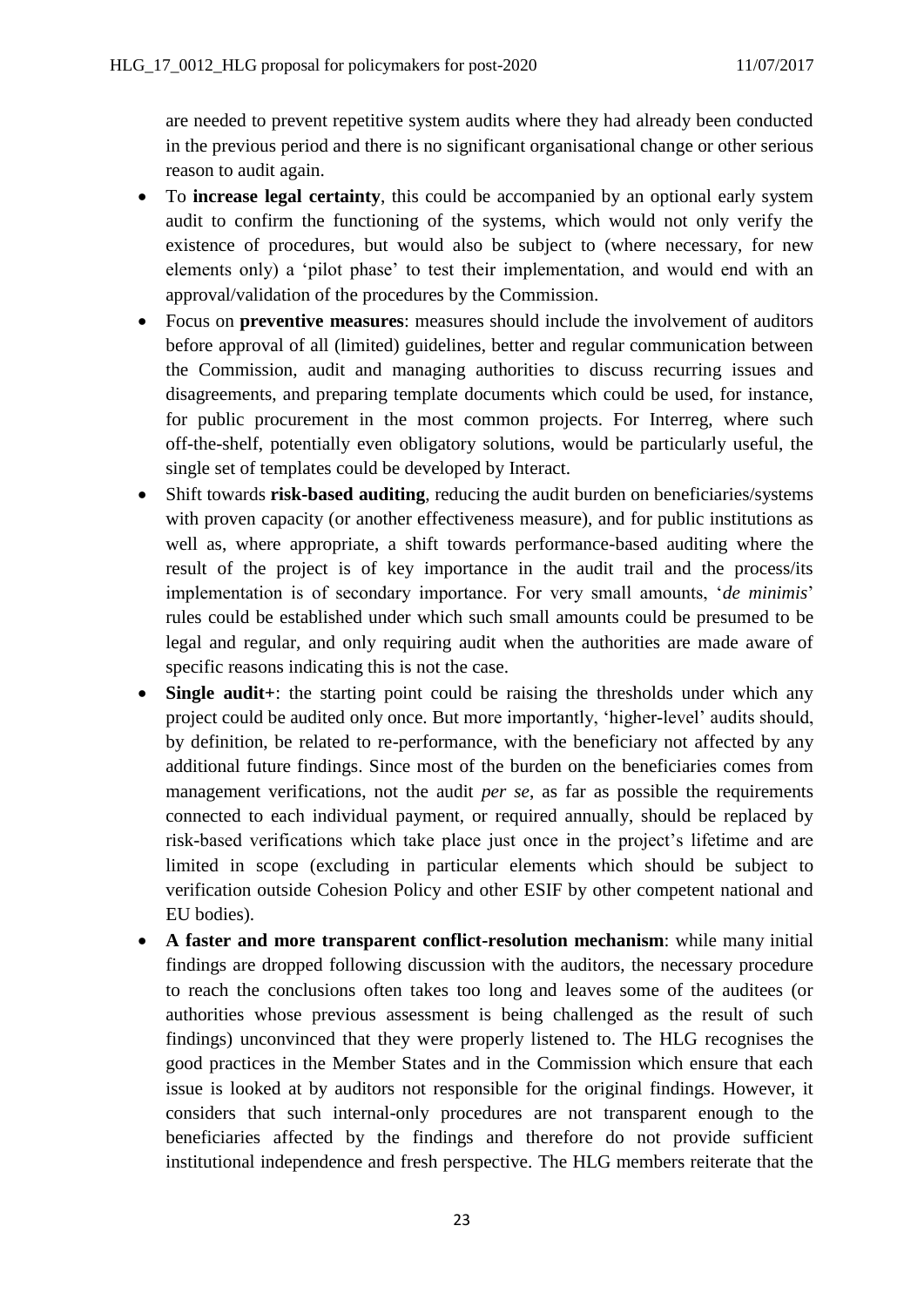Commission should consider setting up an appeal committee, which will be really functionally independent, taking into account experience from the European Agricultural Fund for Rural Development (EAFRD) and possibly limiting its use to issues with significant financial impact.

- **More differentiated approach to errors and fraud**: a new definition is needed which clearly distinguishes between fraud and errors, as well as making a distinction between the gravity of errors. Currently, serious issues are lumped together with unintentional mistakes which have no actual financial consequences. In addition, the distinction between treatment of beneficiaries when they commit mistakes for the first time because they are not yet familiar with all the rules and for whom corrections could be replaced by a warning or other soft measures, and repetitive errors which happen despite previous warnings, would also provide for a more proportional approach. Initiatives such as the 'yellow card' (50 % penalty reduction for first offenders under CAP support) could be further explored. From the communication point of view, it would also be good to put the numbers into perspective in relation to other public funding, demonstrating the errors avoided and not just the minority which slipped through the system. The justification for the 2 % materiality threshold should also be reconsidered, especially within the Interreg context, as mistakes and irregularities will never be fully preventable, particularly for innovative, small and cross-border projects, or which are implemented by small organisations.
- **Preventing gold-plating**: the fear authorities have that their action will be challenged later or that the auditors might disagree with the solution chosen by them is the main reason for gold-plating. Therefore, the application of all procedures which are not described either in the regulation or guidelines should not be considered automatically as a breach of the rules and should be assessed on a case-by-case basis. As it is not possible to envisage every situation *ex ante* and there might be different ways to reach the same objective, such a case-by-case approach can lead to innovative or simpler solutions.

Application of the above principles, in particular a more risk-based approach accompanied by less micromanagement at the EU level and more reliance on national or regional level controls, would provide the space and flexibility needed to apply a **differentiated approach** – i.e. solutions which are more tailor-made for a given programme, taking into account capacities of institutions within and outside the ESIF implementation system, types of the support which is provided, as well as other factors.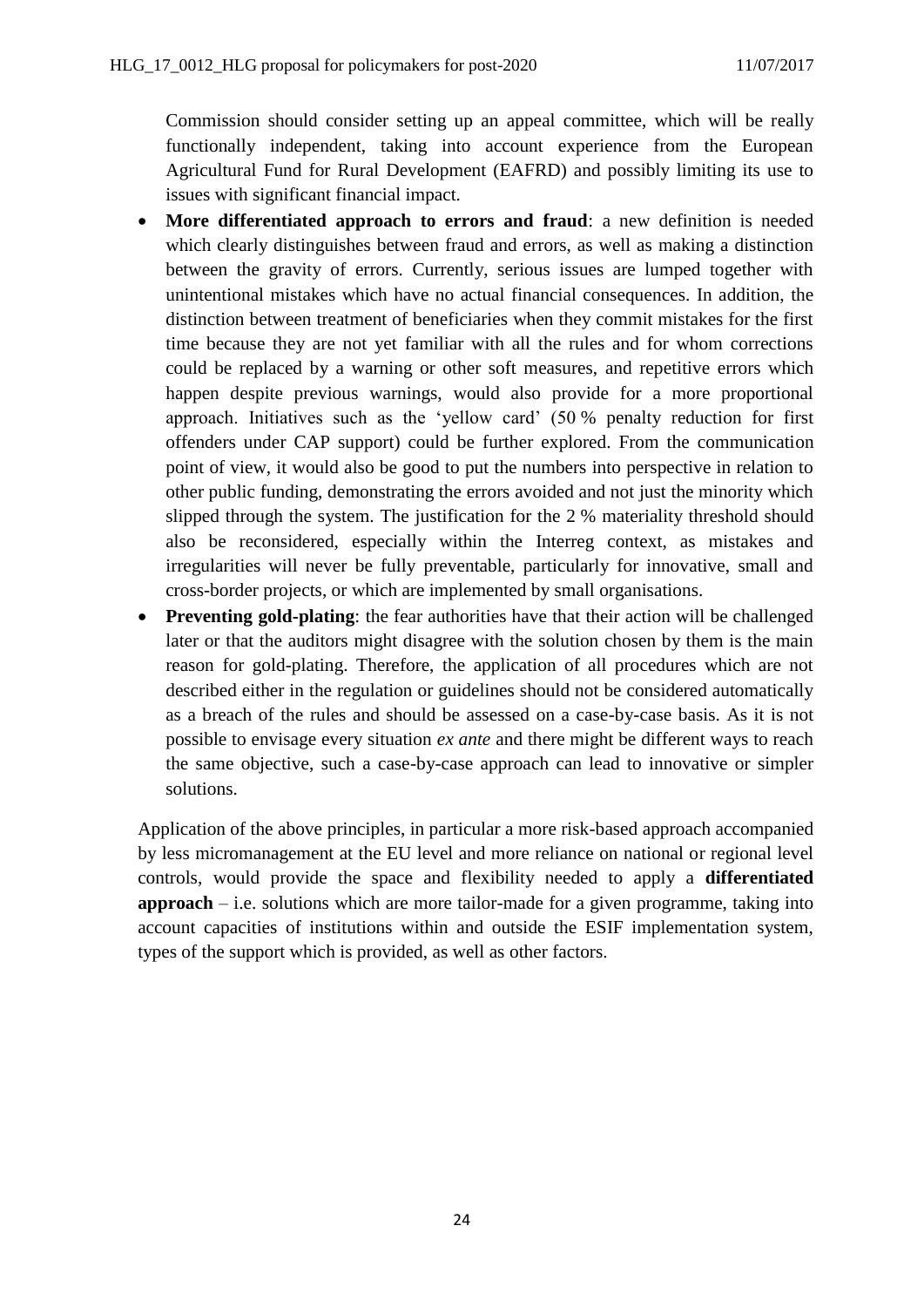# <span id="page-24-0"></span>**4. Recommendations on unified rules for EU funds**

The beneficiaries have a broad spectrum of funding opportunities to analyse when they have a need that requires financing. Identifying the most appropriate financing source can be a challenging process for the beneficiaries. For EU funding, this starts with how different funding sources are commonly referred to – ESIF, ESF, EFSI and other sound-alike acronyms. Moreover, depending on where their project fits best, beneficiaries have to follow different implementation rules. Should they be involved in several projects, they may have to follow different rules for each project, although their projects all belong to the same field of activity.

The Common Provisions Regulations (CPR) was intended to serve as a 'single rule book' for all ESI Funds, enabling multi-fund programmes and facilitating access to funds in such areas as integrated urban measures, or support to SMEs, whereby combining support from different funds should provide more effective assistance. It has also provided the option to use not only the European Agricultural Fund for Rural Development (EAFRD), but also other funds, for the successful community-led Leader approach. However, in practice, applying the opportunities provided by the CPR has proven more difficult. That is why the approach needs to be adjusted, taking into account elements which go beyond just the rules established in the CPR. Elements which need to be taken into account include:

- reshaping the policies' identity and establishing their main goals and objectives;
- links with those EU instruments that are not part of the ESIF family, aligning the rules in a reciprocal way;
- the need for streamlining, not just within the ESI Funds but in the context of EU sectoral or horizontal policies;
- balancing the need for a better alignment of the European funding rules and the need to give more room for alignment with national rules (in application of the subsidiarity principle);
- the need to have requirements adjusted to the type of projects, areas and beneficiaries being supported;
- streamlining the horizontal rules, such as state aid for all ESI Funds;
- setting up of common indicators to be able to assess and compare the efficiency of all EU funding instruments and their impact on different policies;
- a specific approach required in the context of European Territorial Cooperation measures.

The High Level Group (HLG) proposes the following measures to be considered for each of these elements when determining the system for post-2020:

### **Alignment of the horizontal rules**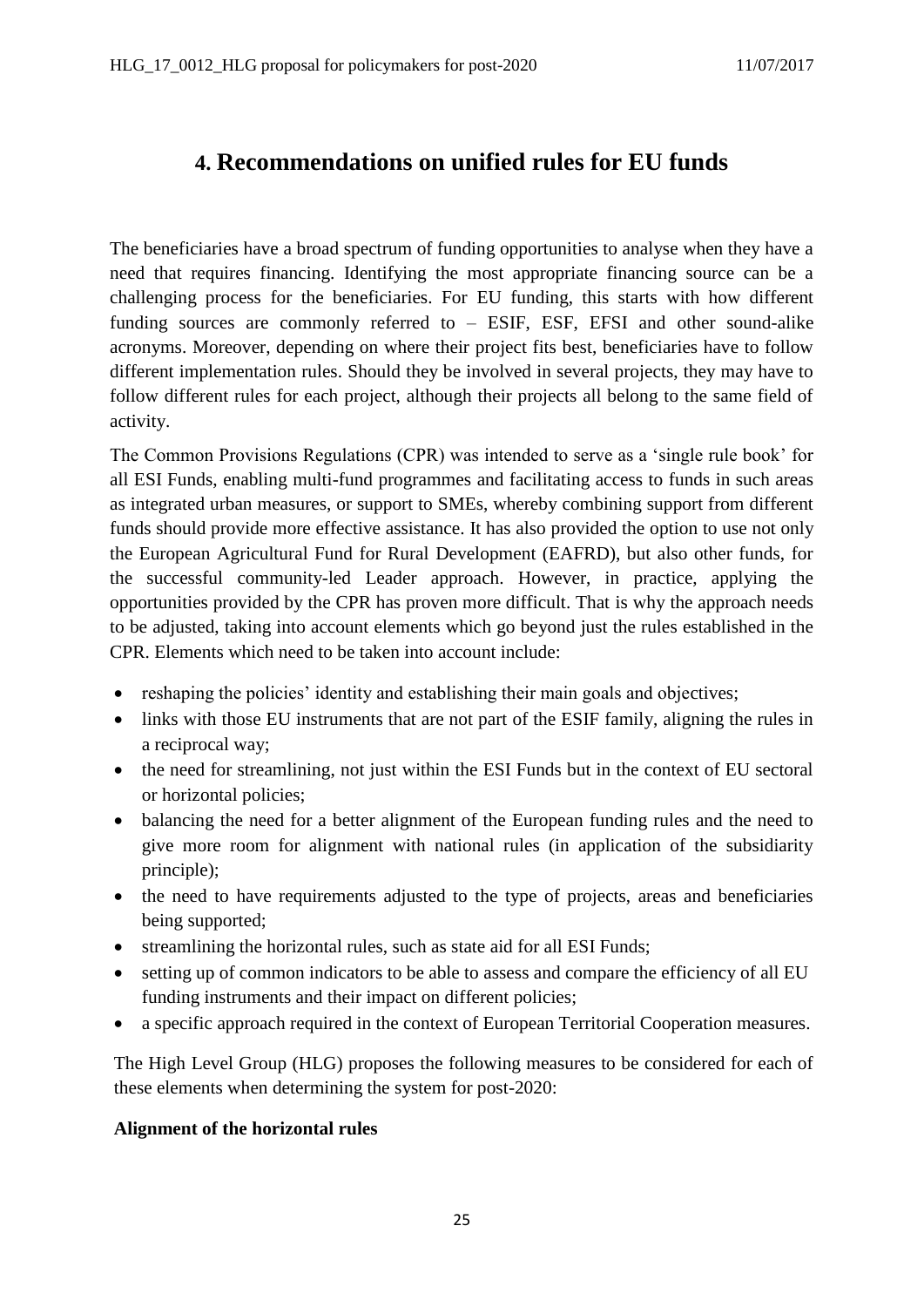Horizontal rules, such as state aid or public procurement rules, are often contributing more to complexity than the ESIF-specific rules included in the CPR and fund-specific regulations. It is difficult to justify the unequal treatment of similar projects, for example in the context of SME support. The practical difficulties limit synergies with COSME and Horizon 2020 and make it more difficult to use ESI Funds in a way which is complementary to centrally managed instruments in the field of innovation.

HLG members reiterate their strong conviction that the guiding principle should be that projects financed by ESIF should not receive more restrictive treatment than similar projects under central EU management. A first step could be to analyse existing solutions and good practices used in the funds under direct management and to incorporate them in implementation of the ESIF. At the same time, good practice examples can be identified under ESIF implementation to streamline the implementation of centrally managed programmes.

The treatment of centrally managed instruments should be also considered in the context of the ESIF audit regime (the number, timing and scope of controls), for which the HLG has issued detailed recommendations to avoid unjustified discrimination of the shared management mode.

This principle of equal treatment, including the selection method and criteria, should also apply to the financial instruments irrespective of whether they are implemented by the European Investment Bank or by another comparable, national financial institution (such as national promotional banks working in the general public interest).

### **Links with EU instruments outside the ESIF family**

ESI Funds intervene in many areas which also receive support from the European Fund for Strategic Investments (EFSI) and other centrally managed instruments. ESI Funds are also complementary to national support schemes. Depending on the allocations and priorities chosen for ESIF-financed programmes, a differentiated approach is needed to coordinate support in the context of a specific Member State or region with a view to enhancing synergies as much as possible. Partnership agreements or, where applicable, the programmes should define how both coordination and clear demarcation related to instruments outside the shared management mode are assured. Where appropriate, this could include setting up common investment platforms under which resources could be pooled, or could be addressed by using the respective smart specialisation strategy in place.

A combination of funds and their use for joint projects across different regions could also be facilitated for beneficiaries by enabling support from different sources for the same item of expenditure – including on a pro-rata basis and in the context of EFSI. Such a funding structure should not be treated as double financing if the sum of overall support does not exceed the value of the project. Support for setting up 'one-stop-shops' at the national/regional level could also be useful to help beneficiaries to handle ESI and non-ESI Funds together.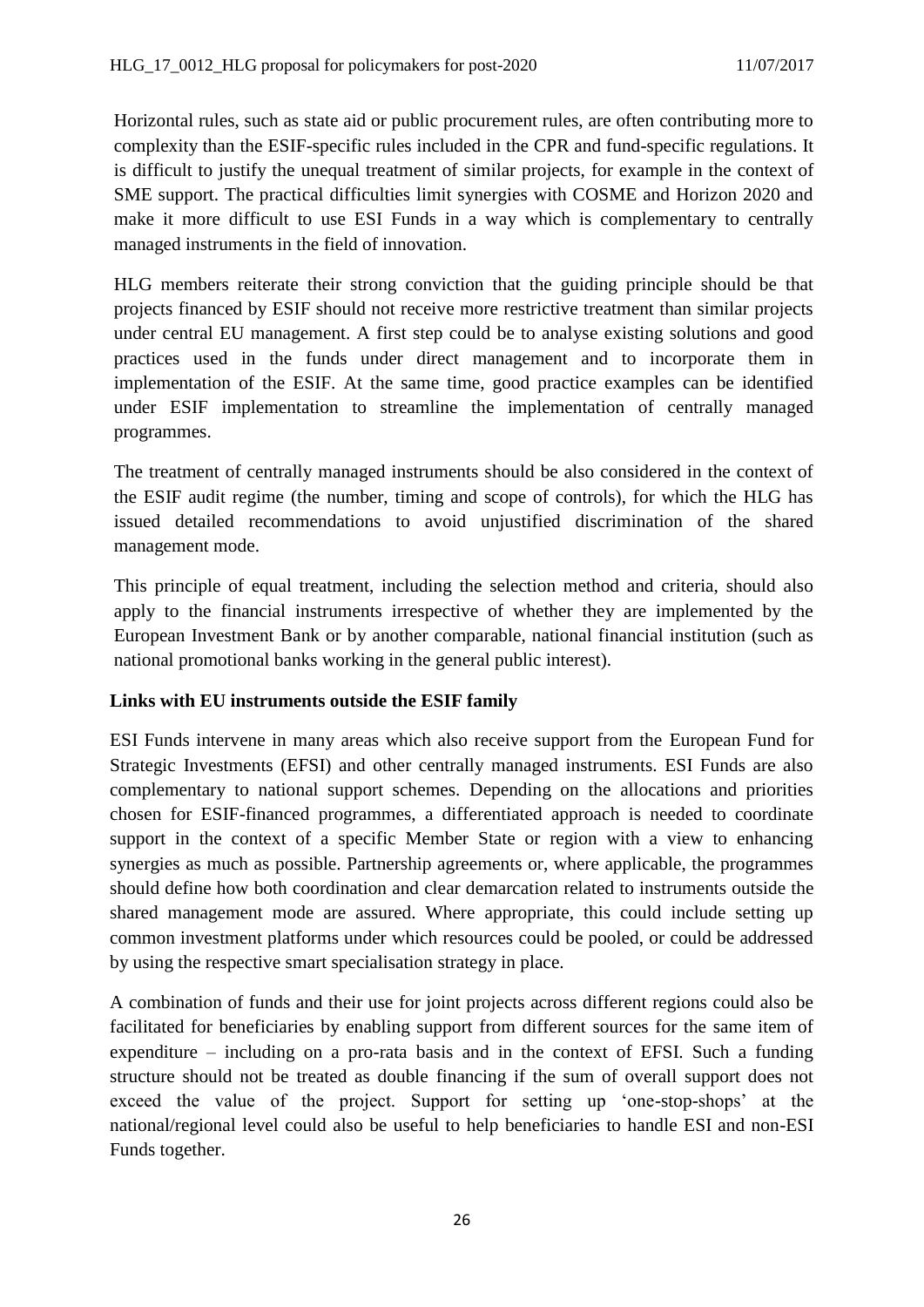#### **Alignment in the specific EU policy context**

Specific treaty-based objectives of the individual ESI Funds have to be respected. Care must be taken to ensure that alignment of rules within ESIF/shared management is focused on the needs of beneficiaries who, within the respective policies (ESF in the context of employment policy, the EAFRD in the context of the common agricultural policy, and the EMFF in the context of the common fisheries and maritime policy) may equally likely be potential beneficiaries of the EU-level instruments focused on the policies.

The HLG considers that the Commission should also take into account consolidating the various financing instruments under a given field of interventions. For example, there are several funds that operate differently (e.g. ESF, Fund for European Aid to the Most Deprived, European Globalisation Adjustment Fund, EU Programme for Employment and Social Innovation) the use of which is more or less complicated for beneficiaries to understand, and which compete against each other. A comprehensive social/employment policy-related fund would mean simplification for both beneficiaries and administrators. Such a more streamlined set-up under social policy would also facilitate potential discussions on how to better use such consolidated fund in the EFSI context, thereby further increasing transparency and clarity for beneficiaries. Effective and easy-to-use tools to ensure complementarity and avoid any overlaps of EU investments – which are currently lacking – need to be considered by the Commission and Member States, discussed and introduced in the post-2020 legislative package, derived from aligning EU rules across all types of EU funds.

For those EU funds which support investments (ESIF, EFSI, CEF, Horizon 2020, etc.) overlaps which lead to competition based on a more beneficial legal regime should be identified and removed, with effectiveness and results being the relevant factors to determine which instrument should be the most appropriate in a given context.

#### **Rules which are tailor-made to specific measures**

To achieve the desired impact and added value of policies, a 'one-fund-fits-all-needs' approach is not optimal. The policy, its delivery mechanism, legal framework and interpretations must take account of different social, territorial and economic realities to address the specific situations on the ground.

The alignment of rules should not be confused with the need to adjust requirements to the type of projects, areas and beneficiaries being supported. The ESIF covers a very broad range of types of support, and very few requirements need to be applied to all projects; even some horizontal simplification measures need to be fine-tuned to reflect different needs, such as, for example, the share of staff costs is different in a small project than in a bigger one. The uniform one-size-fits-all set of all rules must not mean that disproportional requirements would be imposed on some small beneficiaries (SMEs, NGOs) or projects (to address potential issues in much larger investments), and some requirements (e.g. related to participants) might not be relevant for other fields.